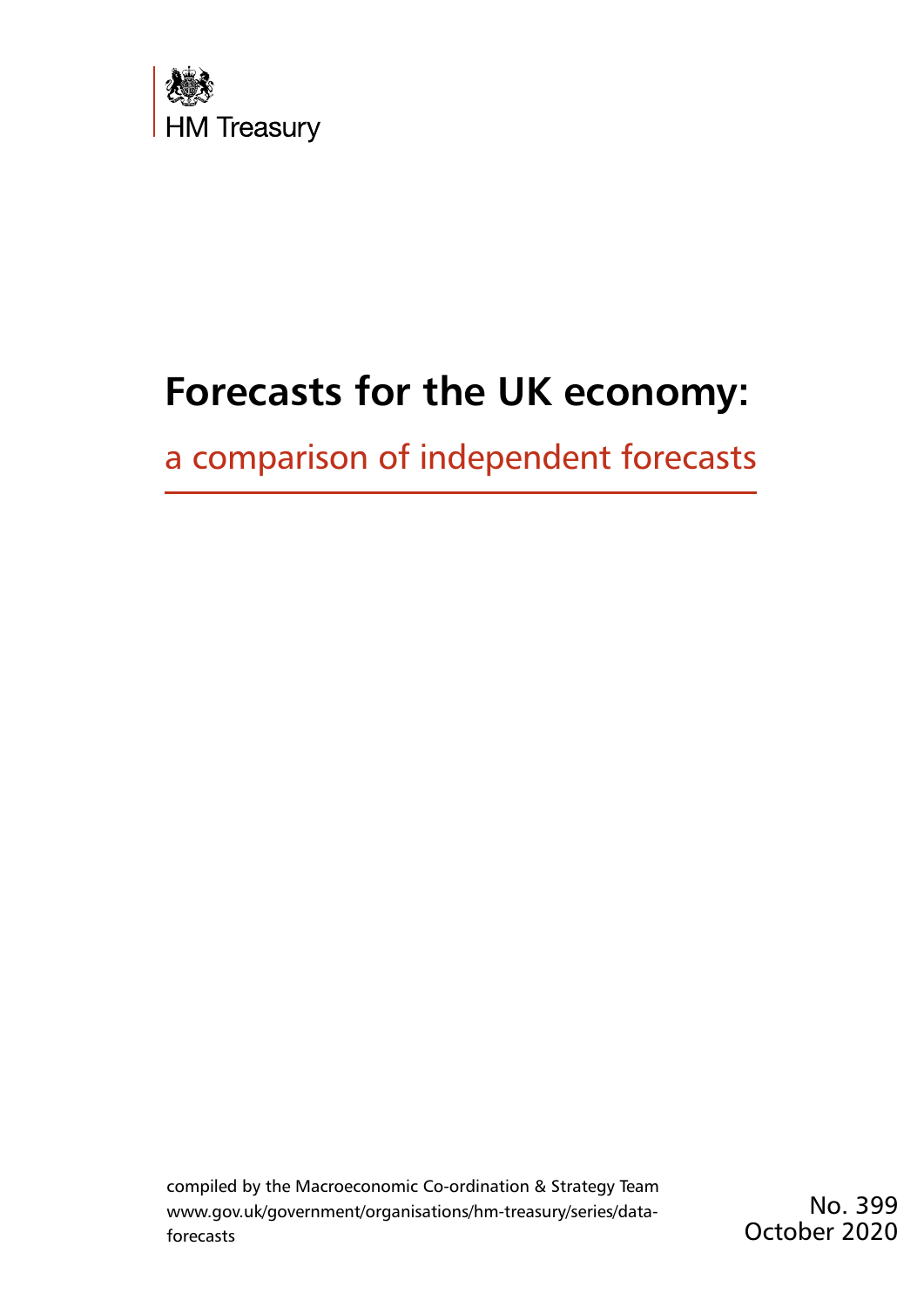

You may re-use this information (not including logos) free of charge in any format or medium, under the terms of the Open Government Licence v3. To view this licence, visit [http://www.nationalarchives.gov.uk/doc/open](http://www.nationalarchives.gov.uk/doc/open-government-licence/)[government-licence/v](http://www.nationalarchives.gov.uk/doc/open-government-licence/)ersion/3/ or write to the Information Policy Team, The National Archives, Kew, London TW9 4DU, or e-mail: [psi@nationalarchives.gov.uk](mailto:psi%40nationalarchives.gsi.gov.uk?subject=).

Any queries regarding this publication should be sent to us at: [public.enquiries@hmtreasury.gov.uk](mailto:public.enquiries%40hm-treasury.gov.uk?subject=)

ISBN 978-1-913635-89-3

PU797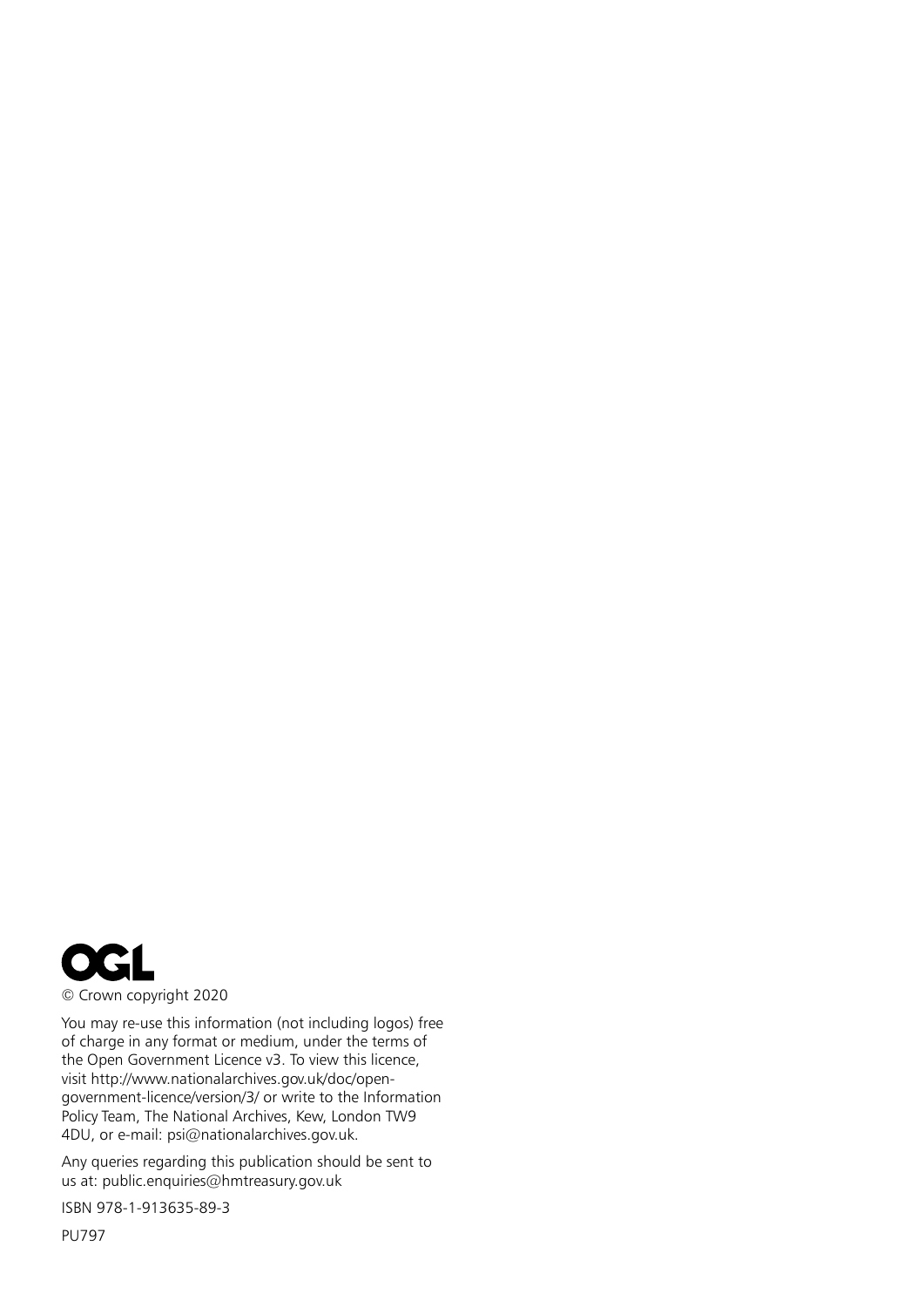## **Contents**

**Short-term forecasts, October 2020**

| SHOIT-term forecasts, October 2020                                                                                               |                  |
|----------------------------------------------------------------------------------------------------------------------------------|------------------|
|                                                                                                                                  | Page             |
| Summary Page: Short-term forecasts                                                                                               | з                |
| Table 1 - 2020: Growth in GDP and its components (% change)                                                                      | 4                |
| Table 2 - 2020: Growth in prices and monetary indicators (% change)                                                              | 5                |
| Table 3 - 2020: Growth in other selected variables (% change)                                                                    | 6                |
| Table 4 - 2021: Growth in GDP and its components (% change)                                                                      | 7                |
| Table 5 - 2021: Growth in prices and monetary indicators (% change)                                                              | 8                |
| Table 6 - 2021: Growth in other selected variables (% change)                                                                    | 9                |
| Average of independent forecasts for 2020; GDP growth, CPI and RPI inflation and claimant unemployment                           | 10 <sup>10</sup> |
| Average of independent forecasts for 2020; Current account and PSNB (2020-21)                                                    | 11               |
| Average of independent forecasts for 2021; GDP growth, CPI and RPI inflation and claimant unemployment                           | 12               |
| Average of independent forecasts for 2021; Current account and PSNB (2021-22)                                                    | 13               |
| Dispersion around the independent consensus for 2020; GDP growth, CPI and RPI inflation made in the last 3 months                | 14               |
| Dispersion around the independent consensus for 2020; LFS unemployment, current account and PSNB (2020-21) made in last 3 months | 15               |
| Dispersion around the independent consensus for 2021; GDP growth, CPI and RPI inflation made in the last 3 months                | 16               |
| Dispersion around the independent consensus for 2021; LFS unemployment, current account and PSNB (2021-22) made in last 3 months | 17               |
| Annex 1: Forecasting institutions referred to in charts and tables                                                               | 18               |
| Annex 2: Data definitions                                                                                                        | 19               |
| Annex 3: Notation used in tables                                                                                                 | 20               |
| Annex 4: Organisation contact details                                                                                            | 21               |
|                                                                                                                                  |                  |

Please note that *Forecasts for the UK economy* is a summary of published material reflecting the views of the forecasting organisations themselves and does not in any way provide new information on the Treasury's own views. It contains only a selection of forecasters, which is subject to review. No significance should be attached to the inclusion or exclusion of any particular forecasting organisation. HM Treasury accepts no responsibility for the accuracy of material published in this comparison.

The averages and ranges in this document may be reproduced free of charge in any format or medium providing that it is reproduced accurately and not used in a misleading context. The data remain the copyright of those organisations providing it - permission to reproduce it must be sought from both HM Treasury and the providers of the original data.

Users should note that the Treasury crest (which incorporates the Royal Coat of Arms) may not be used or reproduced for any purpose without specific permission. Permission to use or reproduce the Treasury crest should be sought from HM Treasury.

Forecasts for the UK economy is compiled and co-ordinated by Tyler Appleby. Please direct enquiries on the content of this issue to Tyler Appleby (tyler.appleby@hmtreasury.gov.uk).

The next edition will be published on the 18th November 2020. It will also be available on the Treasury's website: https://www.gov.uk/government/collections/data-forecasts

ISBN 978-1-913635-89-3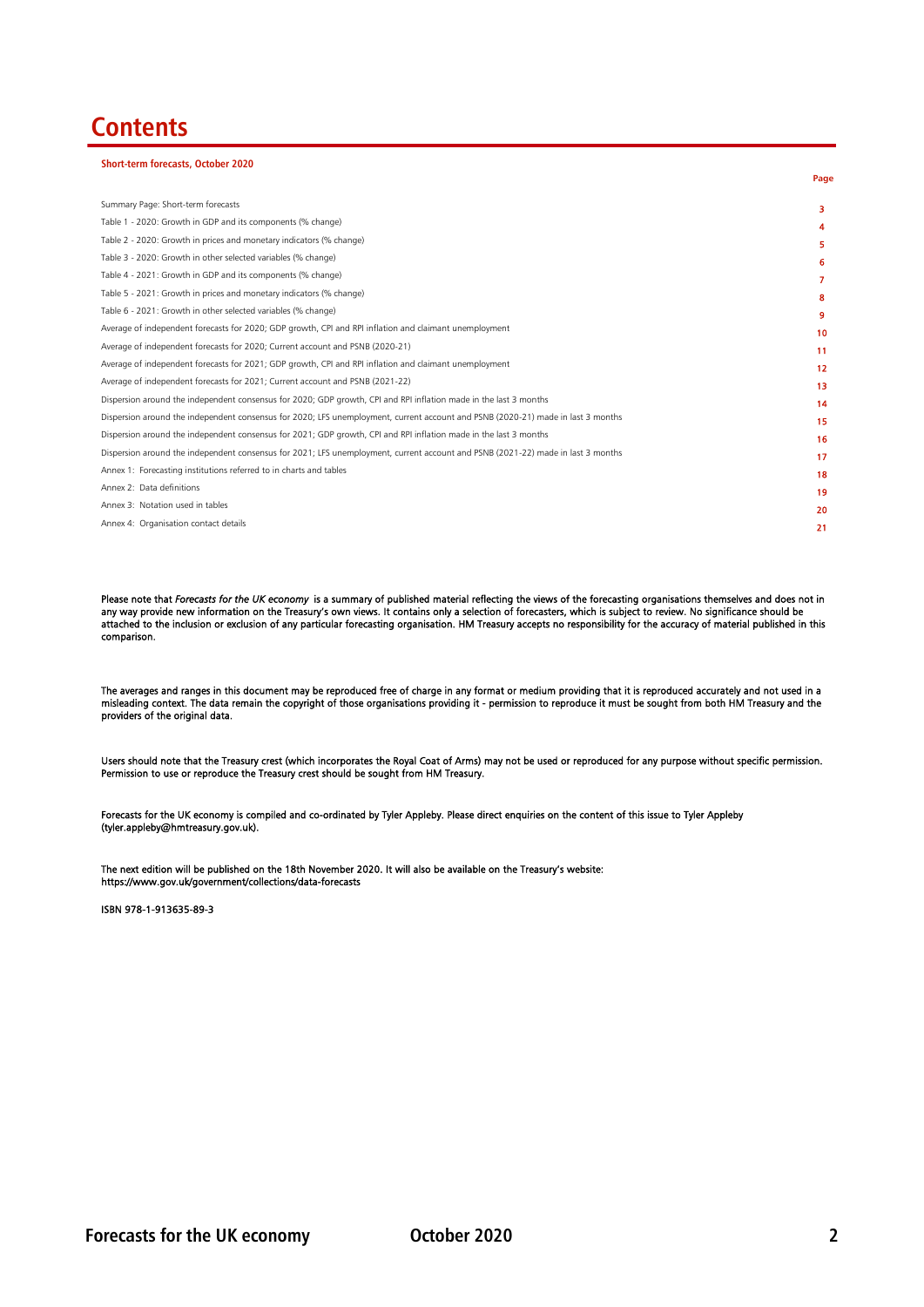### **FORECASTS FOR THE UK ECONOMY**

This edition of the comparison contains 20 new forecasts, all of which were received between October 1st and October 19th 2020. The tables below summarise the average and range of independent forecasts for 2020 and 2021 and show the average of this month's new forecasts.

| <b>Forecasts for 2020</b>       |         |                 |         |                |           |  |  |  |  |  |  |
|---------------------------------|---------|-----------------|---------|----------------|-----------|--|--|--|--|--|--|
|                                 |         | Average of new* |         |                |           |  |  |  |  |  |  |
|                                 |         | <b>Averages</b> |         | October        | forecasts |  |  |  |  |  |  |
|                                 | October | September       | Lowest  | <b>Highest</b> |           |  |  |  |  |  |  |
| GDP growth (per cent)           | $-10.1$ | $-10.1$         | $-12.5$ | $-6.6$         | $-10.2$   |  |  |  |  |  |  |
| Inflation rate $(Q4:$ per cent) |         |                 |         |                |           |  |  |  |  |  |  |
| $-$ CPI                         | 0.6     | 0.6             | $-0.1$  | 1.8            | 0.6       |  |  |  |  |  |  |
| $-$ RPI                         | 1.2     | 1.2             | 0.1     | 2.2            | 1.2       |  |  |  |  |  |  |
| LFS unemployment rate $(Q4: %)$ | 7.7     | 8.3             | 5.0     | 12.7           | 7.3       |  |  |  |  |  |  |
| Current account (£bn)           | $-61.3$ | $-60.3$         | $-88.6$ | $-42.8$        | $-62.1$   |  |  |  |  |  |  |
| PSNB (2020-21: £bn)             | 340.6   | 326.6           | 239.1   | 386.3          | 343.4     |  |  |  |  |  |  |

| <b>Forecasts for 2021</b>     |         |                          |          |                |                              |
|-------------------------------|---------|--------------------------|----------|----------------|------------------------------|
|                               |         | Independent <sup>+</sup> |          |                |                              |
|                               |         | <b>Averages</b>          |          | October        | Average of new*<br>forecasts |
|                               | October | September                | Lowest   | <b>Highest</b> |                              |
| GDP growth (per cent)         | 6.0     | 6.7                      | 2.5      | 9.0            | 5.9                          |
| Inflation rate (Q4: per cent) |         |                          |          |                |                              |
| $-$ CPI                       | 1.9     | 1.9                      | 0.4      | 3.3            | 1.9                          |
| $-$ RPI                       | 2.7     | 2.8                      | 0.9      | 4.8            | 2.6                          |
| LFS unemployment rate (Q4: %) | 6.9     | 6.6                      | 5.0      | 9.6            | 7.0                          |
| Current account (£bn)         | $-80.6$ | $-69.3$                  | $-115.4$ | $-40.0$        | $-81.5$                      |
| PSNB (2021-22: £bn)           | 184.2   | 164.8                    | 101.9    | 268.8          | 195.4                        |

+ Independent averages, and the range of forecasts, are based on forecasts made in the last three months: August 3 institutions, September 5 institutions and October 20 institutions.

\*Calculated from new forecasts received for the comparison this month.

Note: All the averages given are the mean and exclude non-standard entries except for house-price inflation (see notation)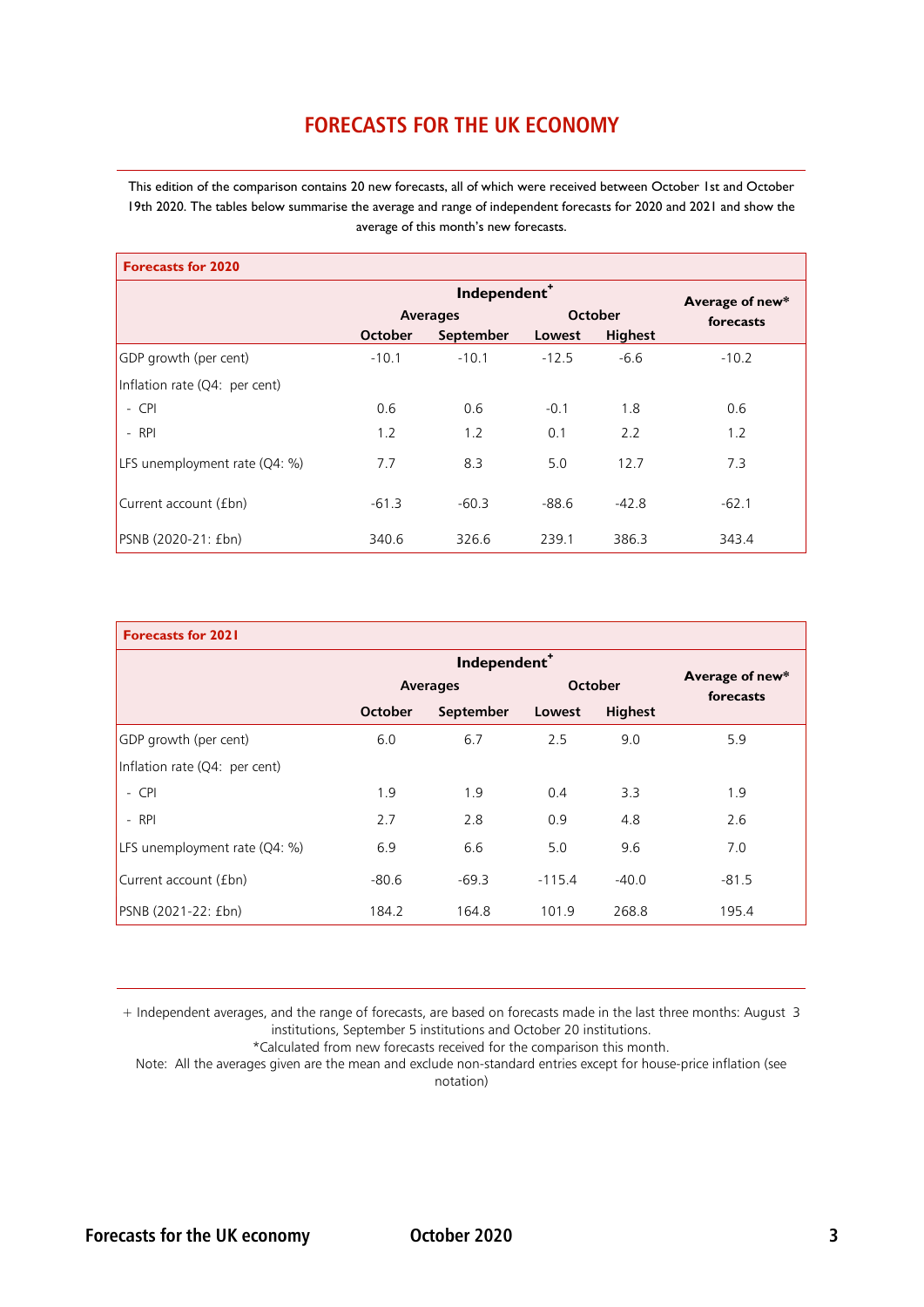| Table 1 - 2020: Growth in GDP and its components (% annual growth)                       |                   |                                  |                      |                   |     |                                      |                        |                                     |                                                   |                                     |                           |                      |                                                   |                                          |
|------------------------------------------------------------------------------------------|-------------------|----------------------------------|----------------------|-------------------|-----|--------------------------------------|------------------------|-------------------------------------|---------------------------------------------------|-------------------------------------|---------------------------|----------------------|---------------------------------------------------|------------------------------------------|
| Forecasters and dates of forecasts                                                       |                   | ĝ                                | Quarterly GDP        |                   |     | consumption<br><b>Private</b>        | Government consumption | <b>Fixed investment</b>             | Inventories (contribution<br>to GDP growth (ppt)) | Domestic demand                     | exports<br>Total          | <b>Total imports</b> | s<br>Net trade (contribution<br>GDP growth (ppt)) | ۴,<br>Output Gap (as %<br>potential GDP) |
| City forecasters                                                                         |                   |                                  | QЗ                   | Q4                |     |                                      |                        |                                     |                                                   |                                     |                           |                      |                                                   |                                          |
| Bank of America - Merrill Lynch<br><b>Barclays Capital</b><br><b>Bloomberg Economics</b> | Oct<br>Oct<br>Aug | $* -10.1$<br>$* -10.0$<br>$-9.7$ | 17.0<br>15.5<br>17.0 | 0.0<br>3.3<br>2.5 |     | $-12.4$<br>$-12.2$<br>$\overline{a}$ | $-6.9$<br>$-7.1$<br>÷. | $-14.8$<br>$-10.2$<br>÷.            | $-0.4$<br>$-0.6$<br>$\overline{a}$                | $\overline{a}$<br>٠<br>J.           | ÷.                        | r.                   | 2.3<br>1.5<br>$\overline{a}$                      | ×.                                       |
| <b>Capital Economics</b><br>Citigroup                                                    | Sep<br>Oct        | $-9.5$<br>$* -10.5$              | 17.0<br>15.9         | 3.3<br>0.1        |     | $-12.0$<br>$-12.2$                   | $-6.6$<br>$-5.8$       | $-14.3$<br>$-14.1$                  | $-0.3$<br>$-0.4$                                  | $-12.6$<br>$-13.0$                  | $-11.8$<br>$-7.9$         | $-21.2$<br>$-17.0$   | 3.0<br>3.1                                        |                                          |
| Commerzbank                                                                              | Oct               | $* -10.2$                        | 16.2                 | 0.9               |     | $-14.2$                              | $-7.3$                 | $-14.5$                             | $-0.1$                                            | $-13.1$                             | $-9.6$                    | $-18.2$              | 3.0                                               | $-4.2$                                   |
| Daiwa Capital Markets                                                                    | Jan               | 0.8                              | ż.                   | ×.                |     | 1.1                                  | 1.7                    | 0.4                                 | $-1.8$                                            | 1.1                                 | 7.4                       | 1.5                  | 1.5                                               | -0.3                                     |
| <b>Deutsche Bank</b><br>Goldman Sachs                                                    | Aug<br>Oct        | $-11.0$<br>$-9.4$                | 14.0<br>17.3         | 23<br>3.6         |     | $-14.1$                              | $-11.7$                | $-12.4$<br>$\overline{\phantom{a}}$ | $\overline{a}$                                    | ÷,<br>i.                            |                           | ÷,                   | $\overline{a}$                                    | ÷.                                       |
| <b>HSBC</b>                                                                              | Sep               | $-10.3$                          | 14.7                 | 4.1               |     | $-9.1$                               | 0.6                    | $-9.6$                              | $\blacksquare$                                    | $-7.3$                              | $-13.4$                   | -13.2                | $\blacksquare$                                    |                                          |
| <b>ING Financial Markets</b>                                                             | Jan               | $1.2$                            |                      |                   |     | 1.4                                  | 1.3                    | 0.3                                 | Ĭ.                                                | 0.7                                 | 2.1                       | 0.3                  | 0.5                                               |                                          |
| JP Morgan<br>Morgan Stanley                                                              | Oct<br>Oct        | $* -8.9$<br>$* -10.7$            | $-8.0$<br>15.2       | $-4.1$            | QoY | $-11.9$                              | $-9.4$                 | $\blacksquare$<br>ä,                | 0.1<br>٠                                          | $-11.9$<br>$\overline{\phantom{a}}$ | $-10.9$<br>$\blacksquare$ | $-21.0$              | 3.3<br>×                                          |                                          |
| <b>Natwest Markets</b>                                                                   | Oct               | $* -10.0$                        | 15.6                 | 2.8               |     | $-13.7$                              | $-8.1$                 | $-13.8$                             | $-0.1$                                            | -13.6                               | $-11.8$                   | -22.6                | 3.6                                               |                                          |
| Nomura                                                                                   | May               | $-10.0$                          | 13.5                 | 1.8               |     | $-11.4$                              | 1.4                    | $-10.8$                             | $-0.3$                                            | $\blacksquare$                      | $-16.6$                   | $-17.9$              | 0.6                                               | ä,                                       |
| Pantheon<br><b>Santander GBM</b>                                                         | Oct<br>Dec        | $* -10.0$<br>1.0                 | 16.0                 | 2.5               |     | $-12.0$<br>1.4                       | $-9.2$<br>1.4          | $-11.3$<br>0.9                      | $-0.3$<br>$-0.7$                                  | $-12.3$<br>0.0                      | $-10.7$<br>2.9            | $-17.7$<br>$-0.5$    | 2.5<br>1.0                                        | $\ddot{\phantom{1}}$<br>$-0.7$           |
| Schroders Investment Management                                                          | Jun               | -8.5                             | 13.2                 | 2.2               |     | -8.2                                 | -1.4                   | -6.0                                | $-0.6$                                            | $-7.0$                              | $-16.4$                   | $-11.5$              | $-1.4$                                            | $-3.5$                                   |
| Societe Generale                                                                         | Oct               | $* -10.3$                        | 14.4                 | 4.5               |     | $-10.7$                              | $-9.5$                 | $-15.6$                             | $-0.3$                                            | $-12.1$                             | $-13.3$                   | $-18.7$              | 1.9                                               | $-11.6$                                  |
| <b>UBS</b>                                                                               | Oct               | $* -10.1$                        | 16.0                 | 2.7               |     | $-11.6$                              | $-8.9$                 | $-15.0$                             | $-1.6$                                            | -13.3                               | $-11.4$                   | $-21.2$              | 3.2                                               | $\overline{\phantom{a}}$                 |
| <b>Non-City forecasters</b>                                                              |                   |                                  |                      |                   |     |                                      |                        |                                     |                                                   |                                     |                           |                      |                                                   |                                          |
| <b>British Chambers of Commerce</b>                                                      | Jan               | 1.1                              | ÷                    | ×.                |     | 1.3                                  | 3.0                    | 0.3                                 | ÷.                                                | $\overline{a}$                      | 1.1                       | 1.4                  | ÷                                                 | ×.                                       |
| <b>Beacon Economic Forecasting</b>                                                       | Oct               | $-12.5$                          | 9.3                  | 2.6               |     | $-15.8$                              | $-10.8$                | $-18.2$                             | 0.0                                               | $-15.7$                             | $-16.1$                   | $-24.9$              | 4.3                                               |                                          |
| Œ<br><b>CEBR</b>                                                                         | Mar               | 1.2                              |                      |                   |     | 1.2                                  | 2.0                    | 0.7                                 | $-0.4$                                            | 0.4                                 | 1.8                       | $-1.0$               | 0.8                                               | -0.3                                     |
| <b>Economic Perspectives</b>                                                             | Aug<br>Oct        | $-10.9$<br>$\bullet$<br>-9.5     | 11.8<br>17.8         | 5.1<br>1.4        |     | $-10.8$<br>$-14.9$                   | $-4.6$<br>3.5          | $-4.1$<br>$-19.5$                   | $-0.5$<br>$-0.3$                                  | $-9.0$<br>$-12.9$                   | $-23.0$<br>$-14.6$        | -16.1<br>$-24.7$     | $-1.9$<br>3.5                                     | ÷                                        |
| <b>Experian Economics</b>                                                                | Oct               | $-11.0$                          | 15.0                 | 1.0               |     | $-12.0$                              | $-6.3$                 | $-17.6$                             | $-1.2$                                            | $-13.0$                             | $-14.0$                   | $-20.0$              | 2.0                                               | ÷.                                       |
| EIU                                                                                      | Oct               | ٠<br>$-10.6$<br>$\bullet$        | 15.2                 | 1.1               |     | $-11.4$                              | $-3.0$                 | $-27.1$                             | 2.0                                               | $-12.4$                             | $-13.8$                   | $-22.1$              | $\bullet$                                         | $-2.2$                                   |
| Heteronomics<br><b>ITEM Club</b>                                                         | Oct<br>Oct        | $-10.8$<br>۰<br>$-10.1$          | 15.8<br>16.7         | $-1.2$<br>0.7     |     | $-13.3$<br>$-12.8$                   | $-7.6$<br>$-8.2$       | $-13.8$<br>$-14.5$                  | $-0.3$<br>$\blacksquare$                          | $-12.3$<br>$-12.2$                  | $-12.0$<br>$-11.5$        | $-17.6$<br>$-18.1$   | 20<br>2.1                                         | $-0.3$                                   |
| Kern Consulting                                                                          | Oct               | $-9.8$                           | ٠                    | ٠                 |     | $-9.6$                               |                        | $-16.0$                             | í,                                                | $\blacksquare$                      | ä,                        | ٠                    | ٠                                                 | ÷.                                       |
| Liverpool Macro Research                                                                 | Sep               | $-6.6$                           |                      |                   |     | $-6.3$                               | 0.6                    | $-15.3$                             | $\overline{a}$                                    | $\ddot{\phantom{a}}$                |                           |                      | $\ddot{\phantom{a}}$                              | ÷                                        |
| <b>NIESR</b><br><b>Oxford Economics</b>                                                  | Sep<br>Oct        | $-10.1$<br>$\bullet$<br>$-10.3$  | 8.0<br>15.5          | 7.7<br>1.6        |     | $-15.2$<br>$-13.7$                   | 6.4<br>$-5.4$          | $-14.3$<br>$-13.1$                  | Î.<br>$-0.2$                                      | $-11.1$<br>-12.7                    | $-22.5$<br>$-10.2$        | $-25.1$<br>-17.2     | 1.1<br>2.4                                        | -4.1                                     |
| <b>PWC</b>                                                                               | Dec               | 1.0                              | ٠                    | ٠                 |     | 1.4                                  | 2.7                    | $-0.5$                              | Ĭ.                                                |                                     | 3.3                       | 0.0                  | ٠                                                 |                                          |
| <b>European Commission</b>                                                               | Jul               | -9.7                             | 11.9                 | 3.4               |     | ä,                                   | ×.                     | $\overline{\phantom{a}}$            | ä,                                                | ÷.                                  | ÷.                        | ÷.                   | ×.                                                | ×.                                       |
| <b>OECD Interim EO</b><br>IMF                                                            | Sep<br>Oct        | $-10.1$<br>-9.8                  | ٠                    | ٠<br>L            |     | L,                                   | ٠<br>J.                | $\overline{\phantom{a}}$<br>÷.      | i,<br>Ĭ.                                          | ٠<br>L.                             | $\overline{a}$            | J.                   | J.                                                | ٠<br>$\overline{a}$                      |
|                                                                                          |                   |                                  |                      |                   |     |                                      |                        |                                     |                                                   |                                     |                           |                      |                                                   |                                          |
| Average of forecasts made in the last 3 months                                           |                   |                                  |                      |                   |     |                                      |                        |                                     |                                                   |                                     |                           |                      |                                                   |                                          |
| Independent                                                                              |                   | $-10.1$                          | 15.1                 | 2.3               |     | $-12.3$                              | $-5.7$                 | $-14.5$                             | $-0.3$                                            | $-12.2$                             | $-13.2$                   | -19.8                | 2.4                                               | $-4.5$                                   |
| New (marked *)                                                                           |                   | $-10.2$                          | 15.6                 | 1.6               |     | $-12.6$                              | $-6.9$                 | $-15.6$                             | $-0.2$                                            | $-12.9$                             | $-12.0$                   | $-20.1$              | 2.7                                               | $-4.5$<br>$-7.9$                         |
| City                                                                                     |                   | $-10.2$                          | 15.8                 | 2.3               |     | $-12.2$                              | $-7.5$                 | $-13.2$                             | $-0.4$                                            | $-12.1$                             | $-11.2$                   | $-19.0$              | 2.7                                               |                                          |
| Range of forecasts made in the last 3 months                                             |                   |                                  |                      |                   |     |                                      |                        |                                     |                                                   |                                     |                           |                      |                                                   |                                          |
| Highest                                                                                  |                   | $-6.6$                           | 17.8                 | 7.7               |     | $-6.3$                               | 6.4                    | $-4.1$                              | 2.0                                               | $-7.3$                              | $-7.9$                    | $-13.2$              | 4.3                                               | $-0.3$                                   |
| Lowest                                                                                   |                   | $-12.5$                          | 8.0                  | $-1.2$            |     | $-15.8$                              | $-11.7$                | $-27.1$                             | $-1.6$                                            | $-15.7$                             | $-23.0$                   | $-25.1$              | -1.9                                              | $-11.6$                                  |
| Median                                                                                   |                   | $-10.1$                          | 15.6                 | 2.5               |     | $-12.2$                              | $-7.0$                 | $-14.4$                             | $-0.3$                                            | $-12.5$                             | $-11.9$                   | $-19.3$              | 2.5                                               | $-4.1$                                   |
| OBR - central economic scenario                                                          | Jul               | $-12.4$                          | 8.8                  | 7.0               |     | $-13.9$                              | $-1.6$                 | $-23.4$                             | 0.8                                               | $-12.4$                             | $\sim$                    | ×.                   | 0.1                                               | $\sim$                                   |
|                                                                                          |                   |                                  |                      |                   |     |                                      |                        |                                     |                                                   |                                     |                           |                      |                                                   |                                          |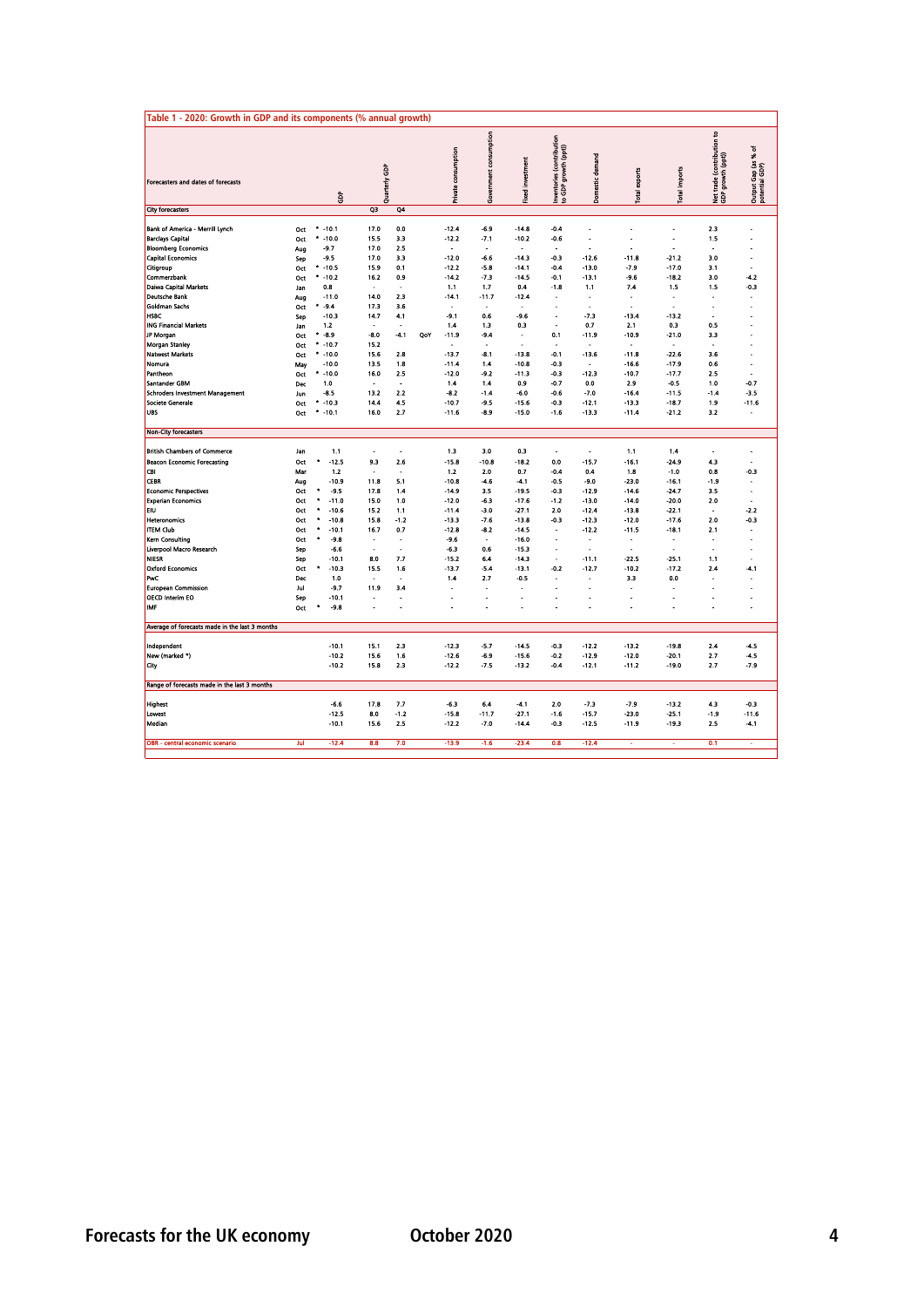| Table 2 - 2020: Growth in prices and monetary indicators (% change)         |                   |                |                               |                                 |                      |                                  |                                                    |                            |                                              |                                                        |        |
|-----------------------------------------------------------------------------|-------------------|----------------|-------------------------------|---------------------------------|----------------------|----------------------------------|----------------------------------------------------|----------------------------|----------------------------------------------|--------------------------------------------------------|--------|
| Forecasters and dates of forecasts                                          |                   |                | ርPI (Q4 on Q4 year<br>ago, %) | Q4 year<br>ફું કે<br>.<br>듣 용   | Average earnings     | Sterling index (Jan<br>2005=100) | Bank rate<br>1 Q4, %)<br>Official B<br>(level in C | price (Brent, \$/bbl)<br>3 | Nominal GDP                                  | House price inflation<br>  (Q4 on Q4 year ago,<br>  %) |        |
| <b>City forecasters</b>                                                     |                   |                |                               |                                 |                      |                                  |                                                    |                            |                                              |                                                        |        |
| Bank of America - Merrill Lynch<br><b>Barclays Capital</b>                  | Oct<br>Oct        | ۰<br>$\bullet$ | 0.8<br>0.4                    | 1.3<br>1.0                      | Ĭ.<br>$\overline{a}$ | $\blacksquare$<br>$\overline{a}$ | 0.1<br>0.1                                         | ÷,<br>43.0                 | Ĭ.<br>L.                                     |                                                        |        |
| <b>Bloomberg Economics</b><br><b>Capital Economics</b>                      | Aug<br>Sep        | ٠              | 0.4<br>0.4                    | $\overline{a}$<br>1.1           | J.<br>$-0.3$         | 80.4                             | 0.1<br>0.1                                         | 42.0                       | $-8.6$                                       |                                                        |        |
| Citigroup<br>Commerzbank<br>Daiwa Capital Markets                           | Oct<br>Oct<br>Jan | ۰              | 0.5<br>0.8<br>1.4             | 0.7<br>1.0                      | $-0.1$<br>0.9<br>3.2 | ÷.<br>76.3                       | 0.1<br>0.1<br>0.5                                  | 41.4                       | Ĩ.<br>$-9.1$<br>ä,                           | 4.6<br>2.2                                             | y<br>z |
| <b>Deutsche Bank</b><br>Goldman Sachs                                       | Aug<br>Oct        | ۰              | $-0.1$<br>$\overline{a}$      | 0.7<br>÷.                       | ÷<br>$\overline{a}$  |                                  | 0.1<br>$\overline{a}$                              |                            |                                              |                                                        |        |
| <b>HSBC</b><br><b>ING Financial Markets</b><br>JP Morgan                    | Sep<br>Jan<br>Oct | ۰              | 0.3<br>1.6<br>0.3             | 1.1<br>$\blacksquare$<br>ä,     | $-0.5$<br>ř.<br>÷,   | Ĭ.                               | 0.1<br>$\blacksquare$<br>ä,                        | J.                         | ä,<br>Ĭ.                                     |                                                        |        |
| <b>Morgan Stanley</b><br>Natwest Markets                                    | Oct<br>Oct        | ۰<br>۰         | 0.6<br>0.6                    | 1.3<br>1.1                      | ä,<br>0.4            | ٠                                | 0.1<br>0.1                                         | ä,<br>44.0                 | ä,<br>$-3.9$                                 | 2.0                                                    |        |
| Nomura<br>Pantheon                                                          | May<br>Oct        | ۰              | 1.0<br>0.6                    | 1.7<br>1.2                      | 1.1<br>1.0           | 76.7<br>٠                        | 0.1<br>0.1                                         |                            | Ĭ.<br>Ĭ.                                     |                                                        |        |
| Santander GBM<br><b>Schroders Investment Management</b><br>Societe Generale | Dec<br>Jun<br>Oct | $\bullet$      | 1.6<br>0.9<br>0.6             | 2.4<br>1.6<br>1.5               | 3.4<br>4.2<br>$-0.3$ | J.                               | 0.8<br>0.1<br>0.1                                  | 64.0                       | J.<br>$-7.6$<br>$-8.0$                       | 6.2                                                    |        |
| <b>UBS</b>                                                                  | Oct               |                | 0.5                           | 1.0                             | $-1.0$               | $\overline{a}$                   | 0.1                                                | ä,                         | 7.7                                          |                                                        |        |
| <b>Non-City forecasters</b>                                                 |                   |                |                               |                                 |                      |                                  |                                                    |                            |                                              |                                                        |        |
| <b>British Chambers of Commerce</b><br><b>Beacon Economic Forecasting</b>   | Jan<br>Oct        | ۰              | 1.6<br>0.7                    | $\overline{\phantom{a}}$<br>1.5 | 2.8<br>0.9           | $\sim$<br>76.9                   | 0.8<br>0.1                                         | ÷<br>42.2                  | $\overline{a}$<br>$-6.7$                     | $\overline{a}$                                         |        |
| CBI<br><b>CEBR</b>                                                          | Mar<br>Aug        | ۰              | 2.3<br>1.5                    | 3.0<br>2.2                      | 3.2<br>2.3           | 77.5<br>80.1                     | 1.0<br>0.1                                         | 56.5<br>٠                  | $\ddot{\phantom{a}}$<br>$\ddot{\phantom{a}}$ | 1.6                                                    |        |
| <b>Economic Perspectives</b><br><b>Experian Economics</b><br><b>EIU</b>     | Oct<br>Oct<br>Oct | ۰<br>۰         | 1.2<br>0.1<br>0.6             | 1.3<br>1.5<br>1.1               | 1.0<br>0.2<br>$-8.0$ | 77.4<br>81.8                     | 0.1<br>0.1<br>0.1                                  | 43.3<br>38.7<br>42.2       | $-6.1$<br>$-10.9$<br>$-9.7$                  | 7.5<br>5.3<br>1.0                                      | k<br>z |
| <b>Heteronomics</b><br><b>ITEM Club</b>                                     | Oct<br>Oct        | $\star$<br>۰   | 0.8<br>0.5                    | 1.6<br>0.9                      | 0.0<br>0.9           | 78.0                             | 0.1<br>0.1                                         | 42.9                       | $\overline{a}$                               | $-4.1$<br>1.5                                          | z      |
| Kern Consulting<br>Liverpool Macro Research<br><b>NIESR</b>                 | Oct<br>Sep<br>Sep | $\bullet$      | 0.8<br>1.8<br>0.4             | $\blacksquare$<br>0.1           | 0.2<br>3.0           | 78.6                             | 0.1<br>0.3<br>0.1                                  | 42.0<br>٠<br>ä,            | Ĭ.<br>$-8.6$                                 | $-7.0$                                                 | z      |
| <b>Oxford Economics</b><br><b>PWC</b>                                       | Oct<br>Dec        | ۰              | 0.4                           | 1.1                             | 0.5                  | 78.0                             | 0.1                                                | 42.6<br>٠                  | $-6.9$<br>٠                                  | $-0.6$<br>2.1                                          | z      |
| <b>European Commission</b><br><b>OECD Interim EO</b>                        | Jul<br>Sep        |                | 0.7<br>0.2                    | L,                              | ä,<br>÷,<br>Ĭ.       | L,                               |                                                    | L<br>Ĭ.                    |                                              |                                                        |        |
| IMF<br>Average of forecasts made in the last 3 months                       | Oct               |                | 0.4                           |                                 |                      |                                  |                                                    |                            |                                              |                                                        |        |
| Independent                                                                 |                   |                | 0.6                           | 1.2                             | 0.1                  | 78.6                             | 0.11                                               | 42.2                       | 7.8                                          | 1.1                                                    |        |
| New (marked *)<br>City                                                      |                   |                | 0.6<br>0.5                    | 1.2<br>1.1                      | $-0.2$<br>0.0        | 78.1<br>78.3                     | 0.10<br>0.10                                       | 42.2<br>42.6               | -7.7<br>$-7.5$                               | 2.2<br>3.3                                             |        |
| Range of forecasts made in the last 3 months                                |                   |                |                               |                                 |                      |                                  |                                                    |                            |                                              |                                                        |        |
| <b>Highest</b><br>Lowest                                                    |                   |                | 1.8<br>$-0.1$                 | 2.2<br>0.1                      | 3.0<br>$-8.0$        | 81.8<br>76.3                     | 0.25<br>0.10                                       | 44.0<br>38.7               | $-3.9$<br>$-10.9$                            | 7.5<br>$-7.0$                                          |        |
| Median                                                                      |                   |                | 0.5                           | 1.1                             | 0.3                  | 78.0                             | 0.10                                               | 42.2                       | $-8.0$                                       | 1.5                                                    |        |
| OBR - central economic scenario                                             | Jul               |                | 0.3<br>h                      | 1.3<br>h                        | 0.2                  | ä,                               | 0.03                                               | ä                          | $-10.1$                                      | $-0.7$                                                 | h      |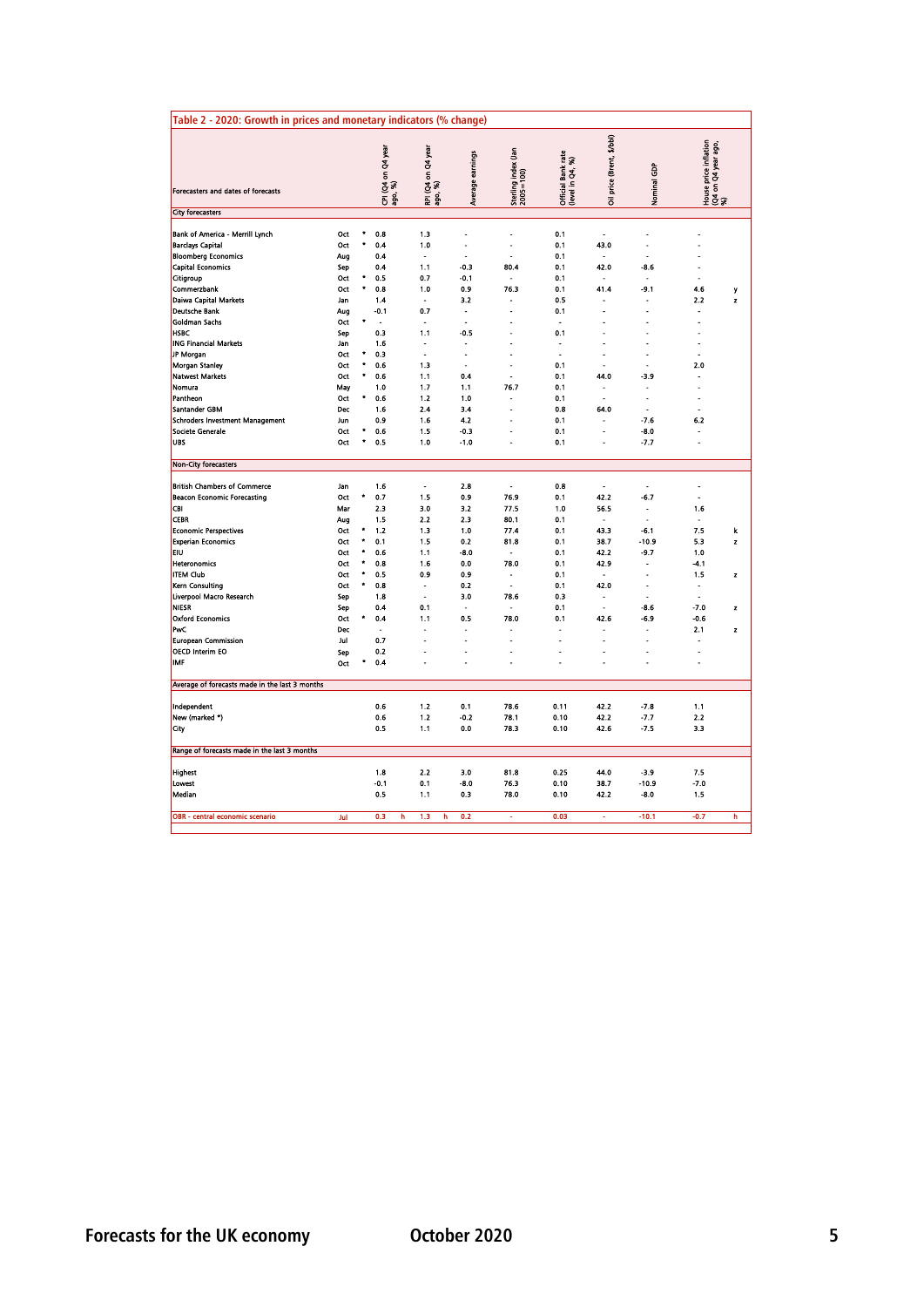| Table 3 - 2020: Growth in other selected variables (% change)                                                                                                                                                                                                                  |                                                                                  |                                            |                                                                                                          |                                                                                                      |                                                                                |                                                                                                                                                            |                                                                                                    |                                                                                                          |                                                                                            |                                                                      |                                                                                                               |                                                                                                |
|--------------------------------------------------------------------------------------------------------------------------------------------------------------------------------------------------------------------------------------------------------------------------------|----------------------------------------------------------------------------------|--------------------------------------------|----------------------------------------------------------------------------------------------------------|------------------------------------------------------------------------------------------------------|--------------------------------------------------------------------------------|------------------------------------------------------------------------------------------------------------------------------------------------------------|----------------------------------------------------------------------------------------------------|----------------------------------------------------------------------------------------------------------|--------------------------------------------------------------------------------------------|----------------------------------------------------------------------|---------------------------------------------------------------------------------------------------------------|------------------------------------------------------------------------------------------------|
| Forecasters and dates of forecasts                                                                                                                                                                                                                                             |                                                                                  |                                            | disposable income<br>Real household                                                                      | Employment growth                                                                                    | LFS Unemployment rate<br>(Q4)                                                  | Claimant unemployment<br>(Q4,millions)                                                                                                                     | Manufacturing output                                                                               | World trade in goods and<br>services                                                                     | Current account (£bn)                                                                      | Size of APF purchases<br>(Q4, £bn)                                   | Productivity (Output per<br>hour)                                                                             | PSNB<br>(£bn 2020-21)                                                                          |
| <b>City forecasters</b>                                                                                                                                                                                                                                                        |                                                                                  |                                            |                                                                                                          |                                                                                                      |                                                                                |                                                                                                                                                            |                                                                                                    |                                                                                                          |                                                                                            |                                                                      |                                                                                                               |                                                                                                |
| Bank of America - Merrill Lynch<br><b>Barclays Capital</b><br><b>Bloomberg Economics</b><br><b>Capital Economics</b><br>Citigroup<br>Commerzbank<br>Daiwa Capital Markets<br><b>Deutsche Bank</b><br>Goldman Sachs<br><b>HSBC</b><br><b>ING Financial Markets</b><br>JP Morgan | Oct<br>Oct<br>Aug<br>Sep<br>Oct<br>Oct<br>Jan<br>Aug<br>Oct<br>Sep<br>Jan<br>Oct | ٠<br>٠<br>٠<br>$\bullet$<br>٠<br>$\bullet$ | Ĭ.<br>Ĭ.<br>$-2.3$<br>Ĭ.<br>$-0.4$<br>L,<br>Ĭ.                                                           | $\overline{\phantom{a}}$<br>$-0.8$<br>$-1.0$<br>$-2.1$<br>$-0.3$<br>L,                               | 7.7<br>8.8<br>8.5<br>6.2<br>9.1<br>7.4<br>4.0<br>7.5<br>9.0<br>7.2<br>÷<br>7.0 | J.<br>÷.<br>$\overline{\phantom{a}}$<br>2.8<br>÷<br>$\overline{a}$<br>$\overline{\phantom{a}}$                                                             | J.<br>Ĭ.<br>J.<br>$\ddot{\phantom{0}}$<br>$-12.3$<br>$-10.1$<br>÷,<br>J.<br>0.2<br>$\blacksquare$  | J.<br>Ĭ.<br>$-11.0$<br>$\ddot{\phantom{1}}$<br>$-7.6$<br>÷,<br>Ĭ.<br>J.                                  | ÷,<br>$-63.4$<br>$-63.7$<br>$-71.0$<br>$-51.4$<br>÷,                                       | ÷.<br>845<br>845<br>728<br>445<br>÷                                  | ÷,<br>Ĭ.<br>÷.<br>$-8.5$<br>$\ddot{\phantom{1}}$<br>$-2.4$<br>0.7<br>$\overline{\phantom{a}}$<br>L,<br>÷      | ä,<br>367.0<br>383.0<br>313.0<br>٠<br>375.6                                                    |
| <b>Morgan Stanley</b><br>Natwest Markets<br>Nomura<br>Pantheon<br>Santander GBM<br><b>Schroders Investment Management</b><br>Societe Generale<br><b>UBS</b>                                                                                                                    | Oct<br>Oct<br>May<br>Oct<br>Dec<br>Jun<br>Oct<br>Oct                             | $\bullet$<br>٠                             | ä,<br>$-2.2$<br>÷,<br>J.<br>2.0<br>-4.0<br>Ē.                                                            | $-1.1$<br>$-0.5$<br>$\overline{\phantom{a}}$<br>$-0.9$<br>$-0.1$<br>$-4.9$<br>-0.6<br>$\blacksquare$ | 8.1<br>5.4<br>8.0<br>7.5<br>4.4<br>9.5<br>7.1<br>6.5                           | $\overline{\phantom{a}}$<br>$\overline{a}$<br>3.2<br>Ĭ.                                                                                                    | ÷,<br>$-9.8$<br>$\overline{a}$<br>$-0.4$<br>٠<br>÷.<br>$-8.8$                                      | ä,<br>÷.                                                                                                 | ÷<br>$-57.0$<br>$\overline{\phantom{a}}$<br>$-78.0$<br>$-244.0$<br>-88.6<br>$\blacksquare$ | 320<br>ag<br>745<br>745<br>795<br>445<br>745<br>845<br>845           | $\overline{\phantom{a}}$<br>$\overline{\phantom{a}}$<br>$-5.8$<br>$\blacksquare$                              | 341.4<br>380.0<br>$\overline{\phantom{a}}$<br>375.0<br>59.5<br>301.6<br>323.3<br>358.0         |
|                                                                                                                                                                                                                                                                                |                                                                                  |                                            |                                                                                                          |                                                                                                      |                                                                                |                                                                                                                                                            |                                                                                                    |                                                                                                          |                                                                                            |                                                                      |                                                                                                               |                                                                                                |
| Non-City forecasters                                                                                                                                                                                                                                                           |                                                                                  |                                            |                                                                                                          |                                                                                                      |                                                                                |                                                                                                                                                            |                                                                                                    |                                                                                                          |                                                                                            |                                                                      |                                                                                                               |                                                                                                |
| <b>British Chambers of Commerce</b><br><b>Beacon Economic Forecasting</b><br><b>CBI</b><br><b>CEBR</b><br><b>Economic Perspectives</b><br><b>Experian Economics</b><br><b>EIU</b><br><b>Heteronomics</b><br><b>ITEM Club</b><br>Kern Consulting                                | Jan<br>Oct<br>Mar<br>Aug<br>Oct<br>Oct<br>Oct<br>Oct<br>Oct<br>Oct               | $\bullet$<br>$\bullet$<br>٠<br>٠<br>٠<br>٠ | ÷,<br>$-0.1$<br>0.6<br>$-2.6$<br>$-2.5$<br>$-3.2$<br>$-11.0$<br>$\overline{\phantom{a}}$<br>$-3.0$<br>J. | $\overline{a}$<br>$-2.2$<br>0.4<br>0.6<br>$-2.2$<br>-2.2<br>$-3.9$<br>-0.5<br>$-0.2$<br>÷.           | 4.0<br>8.2<br>4.1<br>12.7<br>5.0<br>6.5<br>$\overline{a}$<br>7.5<br>6.3<br>7.0 | $\overline{\phantom{a}}$<br>3.2<br>5.4<br>3.2<br>3.8<br>$\overline{\phantom{a}}$<br>$\overline{\phantom{a}}$<br>$\overline{\phantom{a}}$<br>$\overline{a}$ | 0.3<br>$-14.1$<br>$-15.6$<br>$-10.0$<br>$-12.0$<br>$-11.0$<br>$\overline{a}$<br>$-11.7$<br>$-10.5$ | $\overline{\phantom{a}}$<br>$-14.8$<br>٠<br>$-20.0$<br>$\overline{a}$<br>$-16.2$<br>$\overline{a}$<br>ä, | $-95.7$<br>-42.8<br>$-73.5$<br>$-45.0$<br>-60.0<br>$-62.3$<br>-80.0<br>$-62.4$<br>$-76.0$  | $\overline{\phantom{a}}$<br>745<br>٠<br>645<br>÷<br>820<br>845<br>ä, | 1.0<br>-10.9<br>÷,<br>$-7.4$<br>$-7.1$<br>$\overline{\phantom{a}}$<br>-10.4<br>$\overline{\phantom{a}}$<br>÷, | 53.0<br>330.6<br>53.4<br>315.0<br>320.0<br>$\overline{\phantom{a}}$<br>310.9<br>365.0<br>310.0 |
| Liverpool Macro Research<br>NIESR<br><b>Oxford Economics</b><br><b>IPWC</b><br><b>European Commission</b><br>OECD Interim EO<br><b>IMF</b>                                                                                                                                     | Sep<br>Sep<br>Oct<br>Dec<br>Jul<br>Sep<br>Oct                                    | ٠                                          | Ĭ.<br>$-2.4$<br>$-2.9$<br>L.                                                                             | $-1.4$<br>$-1.4$<br>$\overline{a}$                                                                   | Ĭ.<br>9.8<br>6.5<br>÷.<br>J.<br>9.1<br>5.4<br>h                                | 2.4<br>3.2<br>÷<br>÷.                                                                                                                                      | $\ddot{\phantom{0}}$<br>ä,<br>$-11.0$<br>٠<br>J.                                                   | Ĭ.<br>$-13.1$<br>$-8.0$<br>÷<br>ä,<br>$\blacksquare$<br>J.                                               | $-64.3$<br>-44.9<br>$-47.9$<br>$\overline{\phantom{a}}$<br>J.                              | í,<br>$\overline{a}$<br>745<br>J.<br>J.                              | ÷,<br>1.5<br>3.0<br>÷<br>÷,<br>L.                                                                             | 239.1<br>339.3<br>386.3<br>338.9                                                               |
| Average of forecasts made in the last 3 months                                                                                                                                                                                                                                 |                                                                                  |                                            |                                                                                                          |                                                                                                      |                                                                                |                                                                                                                                                            |                                                                                                    |                                                                                                          |                                                                                            |                                                                      |                                                                                                               |                                                                                                |
| Independent<br>New (marked *)<br>City<br>Range of forecasts made in the last 3 months                                                                                                                                                                                          |                                                                                  |                                            | $-3.1$<br>$-3.3$<br>$-2.2$                                                                               | $-1.2$<br>$-1.4$<br>$-0.9$                                                                           | 7.7<br>7.3<br>7.5                                                              | 3.4<br>3.3<br>2.8                                                                                                                                          | $-10.5$<br>$-11.0$<br>$-8.2$                                                                       | $-13.0$<br>$-13.0$<br>$-13.0$                                                                            | $-61.3$<br>$-62.1$<br>$-65.9$                                                              | 787.3<br>775.8<br>806.9                                              | $-5.3$<br>$-5.6$<br>$-5.6$                                                                                    | 340.6<br>343.4<br>357.4                                                                        |
| Highest<br>Lowest<br>Median                                                                                                                                                                                                                                                    |                                                                                  |                                            | $-0.1$<br>$-11.0$<br>$-2.6$                                                                              | 0.6<br>$-3.9$<br>$-1.0$                                                                              | 12.7<br>5.0<br>7.5                                                             | 5.4<br>2.4<br>3.2                                                                                                                                          | 0.2<br>$-15.6$<br>$-11.0$                                                                          | $-7.6$<br>$-20.0$<br>$-13.1$                                                                             | $-42.8$<br>$-88.6$<br>$-62.4$                                                              | 845.0<br>645.0<br>807.5                                              | 3.0<br>$-10.9$<br>$-7.1$                                                                                      | 386.3<br>239.1<br>339.3                                                                        |
| OBR - central economic scenario                                                                                                                                                                                                                                                | Jul                                                                              |                                            | ä.                                                                                                       | ä,                                                                                                   | 11.9                                                                           | ÷.                                                                                                                                                         | ä.                                                                                                 | ÷.                                                                                                       | ٠                                                                                          |                                                                      | 5.0                                                                                                           | 322.0                                                                                          |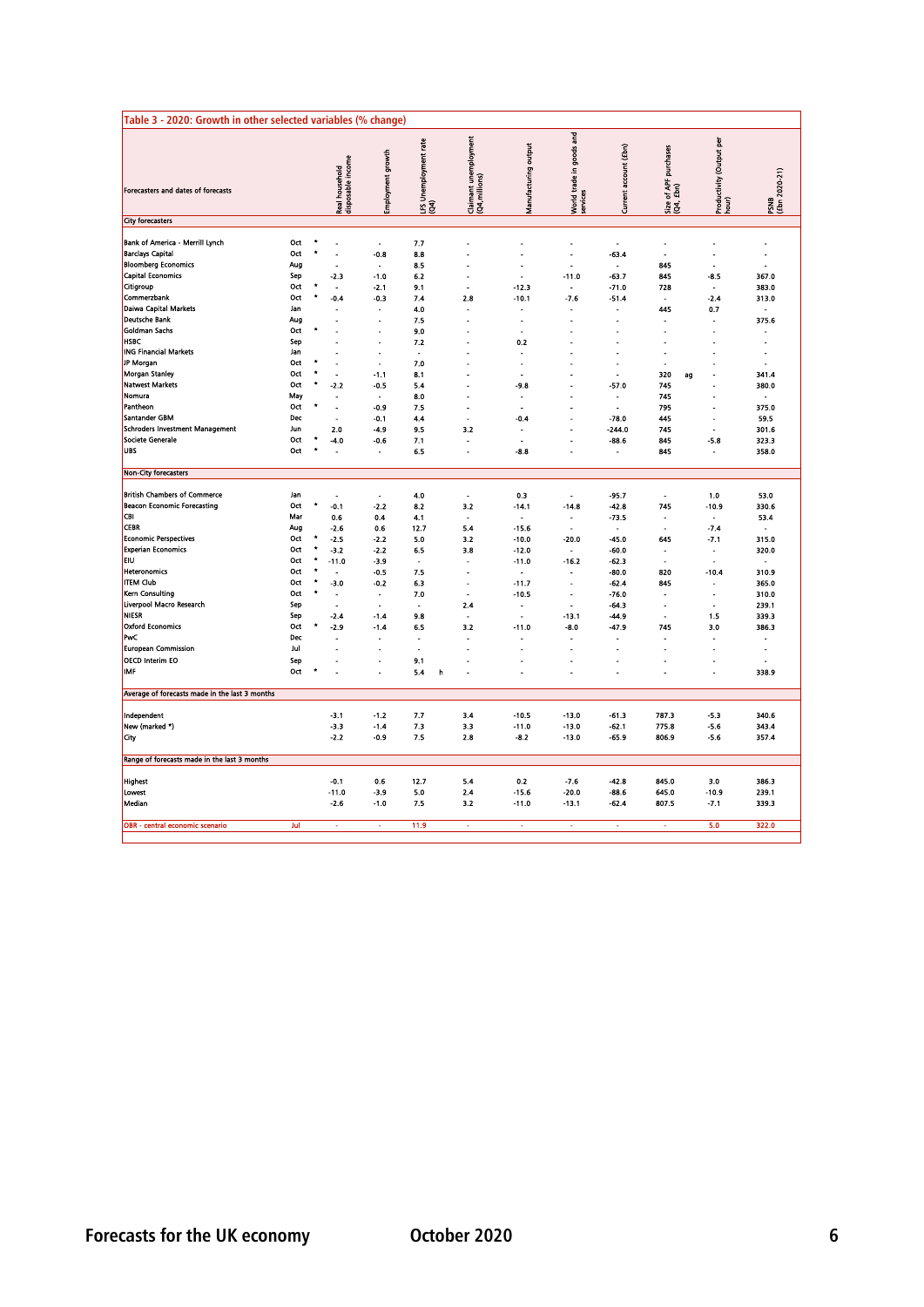|                                                | Table 4 - 2021: Growth in GDP and its components (% annual growth) |           |            |                     |                           |                  |                                                       |                 |                          |                      |                                                 |                                         |
|------------------------------------------------|--------------------------------------------------------------------|-----------|------------|---------------------|---------------------------|------------------|-------------------------------------------------------|-----------------|--------------------------|----------------------|-------------------------------------------------|-----------------------------------------|
| Forecasters and dates of forecasts             |                                                                    |           | ទិ         | Private consumption | Government<br>consumption | Fixed investment | Inventories<br> contribution to GDP<br> growth (ppt)) | Domestic demand | Total exports            | <b>Total imports</b> | Net trade (contribution<br>to GDP growth (ppt)) | đ<br>Output Gap (as %<br>potential GDP) |
| <b>City forecasters</b>                        |                                                                    |           |            |                     |                           |                  |                                                       |                 |                          |                      |                                                 |                                         |
| Bank of America - Merrill Lynch                | Oct                                                                |           | 5.4        | 5.8                 | 7.5                       | 6.3              | 1.3                                                   |                 |                          |                      | $-2.0$                                          |                                         |
| <b>Barclays Capital</b>                        | Oct                                                                |           | 6.5        | 8.3                 | 8.1                       | 5.6              | $-0.9$                                                | ÷.              | ÷.                       | ÷                    | $-0.4$                                          |                                         |
| <b>Bloomberg Economics</b>                     | Aug                                                                |           | 6.5        | J.                  |                           | J.               |                                                       | ÷,              |                          |                      |                                                 |                                         |
| <b>Capital Economics</b>                       | Sep                                                                |           | 9.0        | 8.6                 | 10.0                      | 8.0              | 0.0                                                   | 8.8             | 8.0                      | 6.9                  | 0.2                                             |                                         |
| Citigroup                                      | Oct                                                                |           | 3.5        | 3.5                 | 11.2                      | 6.1              | 0.1                                                   | 5.6             | 1.7                      | 5.7                  | $-1.2$                                          |                                         |
| Commerzbank                                    | Oct                                                                | $\bullet$ | 5.3        | 3.3                 | 9.8                       | 7.7              | 0.4                                                   | 6.1             | 8.8                      | 11.5                 | $-0.7$                                          | $-2.1$                                  |
| Daiwa Capital Markets                          | Jan                                                                |           |            |                     |                           |                  |                                                       |                 |                          |                      |                                                 |                                         |
| <b>Deutsche Bank</b>                           | Aug                                                                |           | 4.0        | 2.7                 | 1.8                       | 15.6             |                                                       |                 |                          |                      |                                                 |                                         |
| Goldman Sachs                                  | Oct                                                                |           | 8.0        | ÷.                  | J.                        | ä,               |                                                       | ÷.              | $\overline{a}$           | ÷.                   |                                                 |                                         |
| <b>HSBC</b><br><b>ING Financial Markets</b>    | Sep                                                                |           | 6.0        | 7.6<br>÷.           | 5.0                       | 0.5              | ä,                                                    | 6.2<br>٠.       | 4.2                      | 4.5                  |                                                 |                                         |
| JP Morgan                                      | Jan<br>Oct                                                         |           | 7.5        | 5.6                 | 3.0                       | ä,               | 1.4                                                   | 5.6             | 5.8                      | 3.0                  | 0.9                                             |                                         |
| Morgan Stanley                                 | Oct                                                                |           | 5.4        | Ĭ.                  | ×.                        |                  | ×                                                     | $\blacksquare$  | ×                        | $\blacksquare$       | ×                                               |                                         |
| Natwest Markets                                | Oct                                                                |           | 6.6        | 4.5                 | 7.6                       | 0.4              | 1.1                                                   | 5.5             | 4.6                      | 0.8                  | 1.0                                             |                                         |
| Nomura                                         | May                                                                |           | 6.1        | 6.6                 | 4.2                       | 4.7              | 0.4                                                   | $\overline{a}$  | 6.2                      | 6.2                  | 0.0                                             |                                         |
| Pantheon                                       | Oct                                                                |           | 7.5        | 7.5                 | 8.0                       | 8.0              | 0.4                                                   | 8.3             | 6.3                      | 8.8                  | $-0.7$                                          |                                         |
| Santander GBM                                  | Dec                                                                |           |            | J.                  | L.                        | $\overline{a}$   |                                                       | $\overline{a}$  |                          | $\overline{a}$       | ÷.                                              | L.                                      |
| Schroders Investment Management                | Jun                                                                |           | 6.1        | 5.9                 | 4.3                       | 12.3             | 1.0                                                   | 7.6             | 1.3                      | 6.9                  | $-1.7$                                          | $-2.5$                                  |
| Societe Generale                               | Oct                                                                |           | 4.1        | 4.8                 | 11.4                      | $-3.2$           | 0.1                                                   | 5.2             | $-1.4$                   | 2.3                  | $-1.1$                                          | $-8.6$                                  |
| <b>UBS</b>                                     | Oct                                                                |           | 7.0        | 8.1                 | 4.5                       | 2.5              | $-0.5$                                                | 5.9             | 7.0                      | 3.6                  | 1.0                                             | ٠                                       |
|                                                |                                                                    |           |            |                     |                           |                  |                                                       |                 |                          |                      |                                                 |                                         |
| Non-City forecasters                           |                                                                    |           |            |                     |                           |                  |                                                       |                 |                          |                      |                                                 |                                         |
|                                                |                                                                    |           |            |                     |                           |                  |                                                       |                 |                          |                      |                                                 |                                         |
| <b>British Chambers of Commerce</b>            | Jan                                                                |           | J.         | ÷,                  | J.                        | ÷,               | ÷,                                                    | ÷,              | ÷.                       | ÷,                   | ÷,                                              |                                         |
| <b>Beacon Economic Forecasting</b>             | Oct                                                                |           | 3.8        | 4.6                 | 2.4                       | 0.0              | 1.4                                                   | 5.1             | 3.5                      | 7.5                  | $-1.4$                                          | ÷.                                      |
| <b>CBI</b>                                     | Mar                                                                |           | 1.8        | 1.4                 | 2.5                       | 2.1              | $-0.1$                                                | 1.6             | 1.9                      | 1.2                  | 0.2                                             | 0.0                                     |
| <b>CEBR</b>                                    | Aug                                                                |           | 5.4        | 4.8                 | $-2.6$                    | 3.1              | 0.7                                                   | 3.5             | 24                       | $-3.8$               | 1.8                                             |                                         |
| <b>Economic Perspectives</b>                   | Oct                                                                |           | 4.1        | 3.5                 | 9.4                       | $-3.4$           | 0.5                                                   | 4.7             | $1.2$                    | 2.8                  | $-0.4$                                          | Ĭ.<br>÷                                 |
| <b>Experian Economics</b><br><b>EIU</b>        | Oct<br>Oct                                                         |           | 9.0<br>7.2 | 9.2<br>6.4          | 15.3<br>10.1              | 10.6<br>10.0     | 0.8<br>2.0                                            | 11.3<br>7.7     | 8.4<br>8.0               | 15.7<br>10.2         | $-2.0$<br>$\overline{a}$                        | $-2.9$                                  |
| Heteronomics                                   | Oct                                                                |           | 2.5        | 6.0                 | 4.9                       | 1.2              | -0.5                                                  | 4.9             | $-0.2$                   | 6.2                  | $-2.0$                                          | $-2.1$                                  |
| <b>ITEM Club</b>                               | Oct                                                                |           | 6.0        | 7.6                 | 6.6                       | 9.1              |                                                       | 7.7             | 10.6                     | 16.3                 | $-1.7$                                          |                                         |
| Kern Consulting                                | Oct                                                                |           | 6.1        | 6.6                 |                           | 7.0              |                                                       |                 |                          |                      |                                                 |                                         |
| Liverpool Macro Research                       | Sep                                                                |           | 6.2        | 6.1                 | 0.6                       | 8.3              | ÷.                                                    | $\blacksquare$  | $\overline{\phantom{a}}$ | ÷,                   | $\tilde{\phantom{a}}$                           |                                         |
| NIESR                                          | Sep                                                                |           | 6.1        | 12.6                | $-3.0$                    | 7.6              |                                                       | 8.7             | 13.5                     | 23.2                 | $-2.6$                                          |                                         |
| <b>Oxford Economics</b>                        | Oct                                                                |           | 6.7        | 6.8                 | 11.0                      | 10.5             | 0.4                                                   | 9.2             | 3.9                      | 11.9                 | $-2.4$                                          | -4.1                                    |
| <b>PwC</b>                                     | Dec                                                                |           |            |                     |                           |                  |                                                       | ٠               |                          |                      |                                                 |                                         |
| <b>European Commission</b>                     | Jul                                                                |           | 6.0        |                     |                           | L,               |                                                       |                 |                          | ÷.                   | J.                                              |                                         |
| OECD Interim EO                                | Sep                                                                |           | 7.6        |                     |                           | ä,               | ÷,                                                    | ÷,              | $\overline{\phantom{a}}$ | ÷,                   | J.                                              |                                         |
| <b>IMF</b>                                     | Oct                                                                |           | 5.9        |                     |                           |                  |                                                       |                 |                          |                      |                                                 |                                         |
|                                                |                                                                    |           |            |                     |                           |                  |                                                       |                 |                          |                      |                                                 |                                         |
| Average of forecasts made in the last 3 months |                                                                    |           |            |                     |                           |                  |                                                       |                 |                          |                      |                                                 |                                         |
|                                                |                                                                    |           |            |                     |                           |                  |                                                       |                 |                          |                      |                                                 |                                         |
| Independent                                    |                                                                    |           | 6.0        | 6.3                 | 6.5                       | 5.5              | 0.5                                                   | 6.7             | 5.3                      | 7.6                  | $-0.8$                                          | $-4.0$                                  |
| New (marked *)                                 |                                                                    |           | 5.9        | 6.0                 | 8.2                       | 4.9              | 0.5                                                   | 6.6             | 4.9                      | 7.6                  | $-0.9$                                          | $-4.0$                                  |
| City                                           |                                                                    |           | 6.2        | 5.9                 | 7.3                       | 5.2              | 0.3                                                   | 6.4             | 5.0                      | 5.2                  | $-0.3$                                          | $-5.4$                                  |
| Range of forecasts made in the last 3 months   |                                                                    |           |            |                     |                           |                  |                                                       |                 |                          |                      |                                                 |                                         |
|                                                |                                                                    |           |            |                     |                           |                  |                                                       |                 |                          |                      |                                                 |                                         |
| Highest                                        |                                                                    |           | 9.0        | 12.6                | 15.3                      | 15.6             | 2.0                                                   | 11.3            | 13.5                     | 23.2                 | 1.8                                             | $-2.1$                                  |
| Lowest                                         |                                                                    |           | 2.5        | 2.7                 | $-3.0$                    | $-3.4$           | -0.9                                                  | 3.5             | $-1.4$                   | $-3.8$               | $-2.6$                                          | $-8.6$                                  |
| Median                                         |                                                                    |           | 6.1        | 6.1                 | 7.6                       | 6.7              | 0.4                                                   | 6.0             | 5.2                      | 6.6                  | $-0.9$                                          | $-2.9$                                  |
| OBR - central economic scenario                | Jul                                                                |           | 8.7        | 7.7                 | 8.4                       | 16.0             | $-0.1$                                                | 8.8             |                          |                      | $-0.2$                                          |                                         |
|                                                |                                                                    |           |            |                     |                           |                  |                                                       |                 |                          |                      |                                                 |                                         |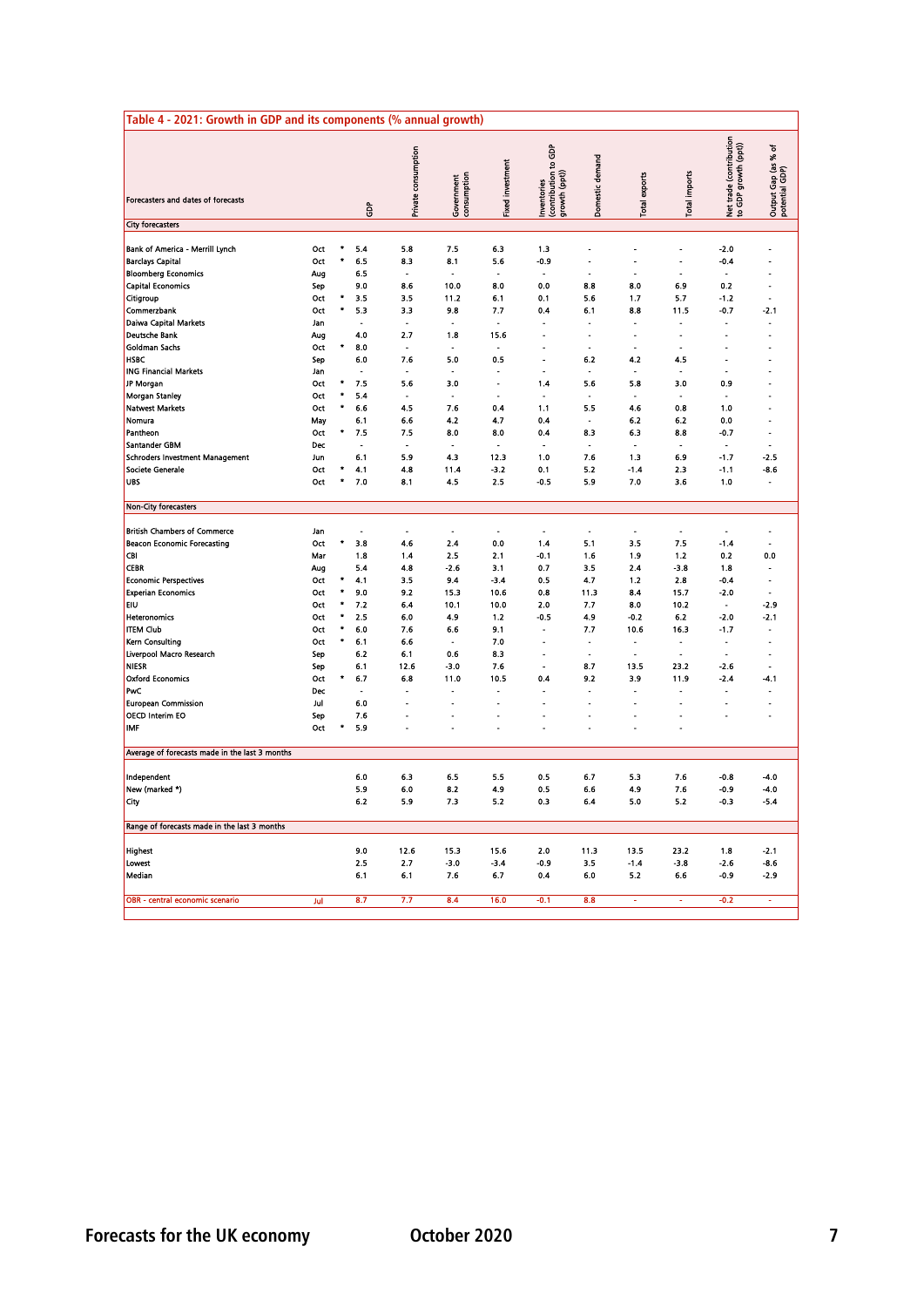|                                                                                                                                                                                                                                                                                                                 | Table 5 - 2021: Growth in prices and monetary indicators (% change)                            |                                                                                                                                                                       |                                                                                                                        |                                                                                                              |                                                                                                                                |                                                                                                          |                                                                                                          |                                                                                                                                                           |                                                                                                                                                                                  |
|-----------------------------------------------------------------------------------------------------------------------------------------------------------------------------------------------------------------------------------------------------------------------------------------------------------------|------------------------------------------------------------------------------------------------|-----------------------------------------------------------------------------------------------------------------------------------------------------------------------|------------------------------------------------------------------------------------------------------------------------|--------------------------------------------------------------------------------------------------------------|--------------------------------------------------------------------------------------------------------------------------------|----------------------------------------------------------------------------------------------------------|----------------------------------------------------------------------------------------------------------|-----------------------------------------------------------------------------------------------------------------------------------------------------------|----------------------------------------------------------------------------------------------------------------------------------------------------------------------------------|
| Forecasters and dates of forecasts                                                                                                                                                                                                                                                                              |                                                                                                | l (Q4 on Q4 year<br>p, %)<br>္<br>၉<br>ခ်ိဳ                                                                                                                           | RPI (Q4 on Q4 year<br>ago, %)                                                                                          | Average earnings                                                                                             | Sterling index (Jan<br>2005=100)                                                                                               | Official Bank rate<br>P<br>(level in Q4,                                                                 | price (Brent, \$/bbl)<br>ā                                                                               | Nominal GDP                                                                                                                                               | ₽<br>House price inflation<br>(Q4 on Q4 year ago,                                                                                                                                |
| <b>City forecasters</b>                                                                                                                                                                                                                                                                                         |                                                                                                |                                                                                                                                                                       |                                                                                                                        |                                                                                                              |                                                                                                                                |                                                                                                          |                                                                                                          |                                                                                                                                                           |                                                                                                                                                                                  |
| Bank of America - Merrill Lynch<br><b>Barclays Capital</b><br><b>Bloomberg Economics</b><br><b>Capital Economics</b><br>Citigroup<br>Commerzbank<br>Daiwa Capital Markets<br>Deutsche Bank<br>Goldman Sachs<br><b>HSBC</b>                                                                                      | Oct<br>Oct<br>Aug<br>Sep<br>Oct<br>Oct<br>Jan<br>Aug<br>Oct<br>Sep                             | ۰<br>1.5<br>$\bullet$<br>2.2<br>1.9<br>1.7<br>٠<br>2.1<br>$\bullet$<br>1.7<br>2.2<br>$\overline{a}$<br>2.2                                                            | 1.7<br>3.0<br>$\blacksquare$<br>2.5<br>2.6<br>2.1<br>3.1<br>ä,<br>3.0                                                  | ٠<br>÷,<br>J.<br>2.4<br>$-1.3$<br>3.2<br>$\overline{a}$<br>÷,<br>3.8                                         | $\overline{a}$<br>ä,<br>ä,<br>80.1<br>$\overline{a}$<br>79.0                                                                   | 0.0<br>0.1<br>0.1<br>0.1<br>$-0.1$<br>0.1<br>0.1<br>0.1                                                  | 53.0<br>50.0<br>44.3                                                                                     | ٠<br>ä,<br>9.3<br>$\overline{\phantom{a}}$<br>8.7<br>L.                                                                                                   | $\overline{a}$<br>ä,<br>-3.0<br>у<br>$\blacksquare$<br>$\overline{a}$                                                                                                            |
| <b>ING Financial Markets</b><br>JP Morgan<br>Morgan Stanley<br><b>Natwest Markets</b><br>Nomura<br>Pantheon<br>Santander GBM<br><b>Schroders Investment Management</b><br>Societe Generale<br><b>UBS</b>                                                                                                        | Jan<br>Oct<br>Oct<br>Oct<br>May<br>Oct<br>Dec<br>Jun<br>Oct<br>Oct                             | $\overline{\phantom{a}}$<br>$\bullet$<br>2.1<br>$\bullet$<br>1.5<br>٠<br>1.5<br>2.0<br>$\bullet$<br>2.0<br>÷.<br>2.3<br>۰<br>2.1<br>۰<br>1.9                          | ٠<br>÷,<br>1.9<br>2.4<br>3.0<br>2.4<br>Ĭ.<br>3.5<br>1.9<br>2.6                                                         | ÷<br>÷<br>$\ddot{\phantom{a}}$<br>1.4<br>2.1<br>2.0<br>$\overline{\phantom{a}}$<br>2.8<br>$-1.3$<br>0.9      | ä,<br>ä,<br>81.9<br>÷,<br>ä,                                                                                                   | ٠<br>0.0<br>0.1<br>0.1<br>0.1<br>$\overline{a}$<br>0.1<br>$-0.5$<br>0.1                                  | L.<br>43.0<br>$\ddot{\phantom{1}}$                                                                       | ÷,<br>ä,<br>11.0<br>$\overline{\phantom{a}}$<br>÷,<br>8.0<br>5.8<br>7.1                                                                                   | $-2.0$<br>$\blacksquare$<br>L,<br>7.4<br>X<br>$\tilde{\phantom{a}}$                                                                                                              |
| Non-City forecasters                                                                                                                                                                                                                                                                                            |                                                                                                |                                                                                                                                                                       |                                                                                                                        |                                                                                                              |                                                                                                                                |                                                                                                          |                                                                                                          |                                                                                                                                                           |                                                                                                                                                                                  |
| <b>British Chambers of Commerce</b><br><b>Beacon Economic Forecasting</b><br>CBI<br>CEBR<br><b>Economic Perspectives</b><br><b>Experian Economics</b><br><b>EIU</b><br>Heteronomics<br><b>ITEM Club</b><br>Kern Consulting<br>Liverpool Macro Research<br><b>NIESR</b><br><b>Oxford Economics</b><br><b>PWC</b> | Jan<br>Oct<br>Mar<br>Aug<br>Oct<br>Oct<br>Oct<br>Oct<br>Oct<br>Oct<br>Sep<br>Sep<br>Oct<br>Dec | $\overline{a}$<br>۰<br>3.3<br>2.1<br>2.3<br>3.2<br>÷,<br>×<br>1.5<br>۰<br>0.4<br>$\bullet$<br>2.0<br>٠<br>2.0<br>$\hat{\mathbf{x}}$<br>1.5<br>2.1<br>2.4<br>÷,<br>2.0 | $\overline{a}$<br>4.8<br>4.0<br>3.2<br>3.7<br>2.8<br>0.9<br>2.7<br>2.8<br>$\overline{\phantom{a}}$<br>3.7<br>2.5<br>ä, | $\overline{a}$<br>2.9<br>2.9<br>3.1<br>3.5<br>1.5<br>6.2<br>1.4<br>2.3<br>2.0<br>3.2<br>÷,<br>2.8<br>٠<br>ä, | $\overline{a}$<br>77.8<br>78.9<br>81.0<br>80.0<br>85.0<br>78.8<br>$\ddot{\phantom{a}}$<br>77.7<br>78.9<br>$\ddot{\phantom{0}}$ | $\overline{a}$<br>0.3<br>1.3<br>1.1<br>0.1<br>0.1<br>0.1<br>0.1<br>0.1<br>0.1<br>2.5<br>0.1<br>0.1<br>ä, | L.<br>42.5<br>$\overline{a}$<br>47.0<br>44.4<br>45.0<br>43.3<br>49.0<br>$\overline{\phantom{a}}$<br>51.4 | $\overline{a}$<br>7.9<br>÷,<br>$\overline{\phantom{a}}$<br>7.8<br>9.9<br>7.4<br>$\overline{a}$<br>J.<br>$\overline{\phantom{a}}$<br>8.4<br>6.0<br>٠<br>ä, | $\overline{a}$<br>÷,<br>2.5<br>z<br>Ĭ.<br>k<br>$-4.0$<br>-3.0<br>z<br>$-3.0$<br>$-1.0$<br>z<br>1.0<br>z<br>$\ddot{\phantom{a}}$<br>5.9<br>z<br>k<br>-5.8<br>$\ddot{\phantom{1}}$ |
| <b>European Commission</b><br><b>OECD Interim EO</b>                                                                                                                                                                                                                                                            | Jul<br>Sep                                                                                     | 1.7<br>1.1                                                                                                                                                            |                                                                                                                        | Ĭ.                                                                                                           | ä,                                                                                                                             |                                                                                                          |                                                                                                          | Í.                                                                                                                                                        |                                                                                                                                                                                  |
| IMF<br>Average of forecasts made in the last 3 months                                                                                                                                                                                                                                                           | Oct                                                                                            | ۰<br>1.5                                                                                                                                                              | L,                                                                                                                     | l.                                                                                                           | L.                                                                                                                             | J.                                                                                                       |                                                                                                          |                                                                                                                                                           |                                                                                                                                                                                  |
|                                                                                                                                                                                                                                                                                                                 |                                                                                                |                                                                                                                                                                       |                                                                                                                        |                                                                                                              |                                                                                                                                |                                                                                                          |                                                                                                          |                                                                                                                                                           |                                                                                                                                                                                  |
| Independent<br>New (marked *)<br>City                                                                                                                                                                                                                                                                           |                                                                                                | 1.9<br>1.9<br>1.9                                                                                                                                                     | 2.7<br>2.6<br>2.4                                                                                                      | 2.2<br>2.0<br>1.4                                                                                            | 79.8<br>79.9<br>79.5                                                                                                           | 0.2<br>0.1<br>0.0                                                                                        | 46.6<br>46.3<br>47.6                                                                                     | 8.1<br>8.0<br>8.4                                                                                                                                         | $-1.7$<br>$-2.6$<br>$-2.5$                                                                                                                                                       |
| Range of forecasts made in the last 3 months                                                                                                                                                                                                                                                                    |                                                                                                |                                                                                                                                                                       |                                                                                                                        |                                                                                                              |                                                                                                                                |                                                                                                          |                                                                                                          |                                                                                                                                                           |                                                                                                                                                                                  |
| Highest<br>Lowest<br>Median                                                                                                                                                                                                                                                                                     |                                                                                                | 3.3<br>0.4<br>2.0                                                                                                                                                     | 4.8<br>0.9<br>2.6                                                                                                      | 6.2<br>$-1.3$<br>2.4                                                                                         | 85.0<br>77.7<br>79.0                                                                                                           | 2.5<br>$-0.5$<br>0.1                                                                                     | 53.0<br>42.5<br>45.0                                                                                     | 11.0<br>5.8<br>7.9                                                                                                                                        | 5.9<br>$-5.8$<br>$-3.0$                                                                                                                                                          |
| OBR - central economic scenario                                                                                                                                                                                                                                                                                 | Jul                                                                                            | 1.7                                                                                                                                                                   | 1.1<br>h                                                                                                               | 3.7                                                                                                          |                                                                                                                                | 0.0                                                                                                      | ä,                                                                                                       | 8.9                                                                                                                                                       | $-3.8$<br>h                                                                                                                                                                      |
|                                                                                                                                                                                                                                                                                                                 |                                                                                                |                                                                                                                                                                       |                                                                                                                        |                                                                                                              |                                                                                                                                |                                                                                                          |                                                                                                          |                                                                                                                                                           |                                                                                                                                                                                  |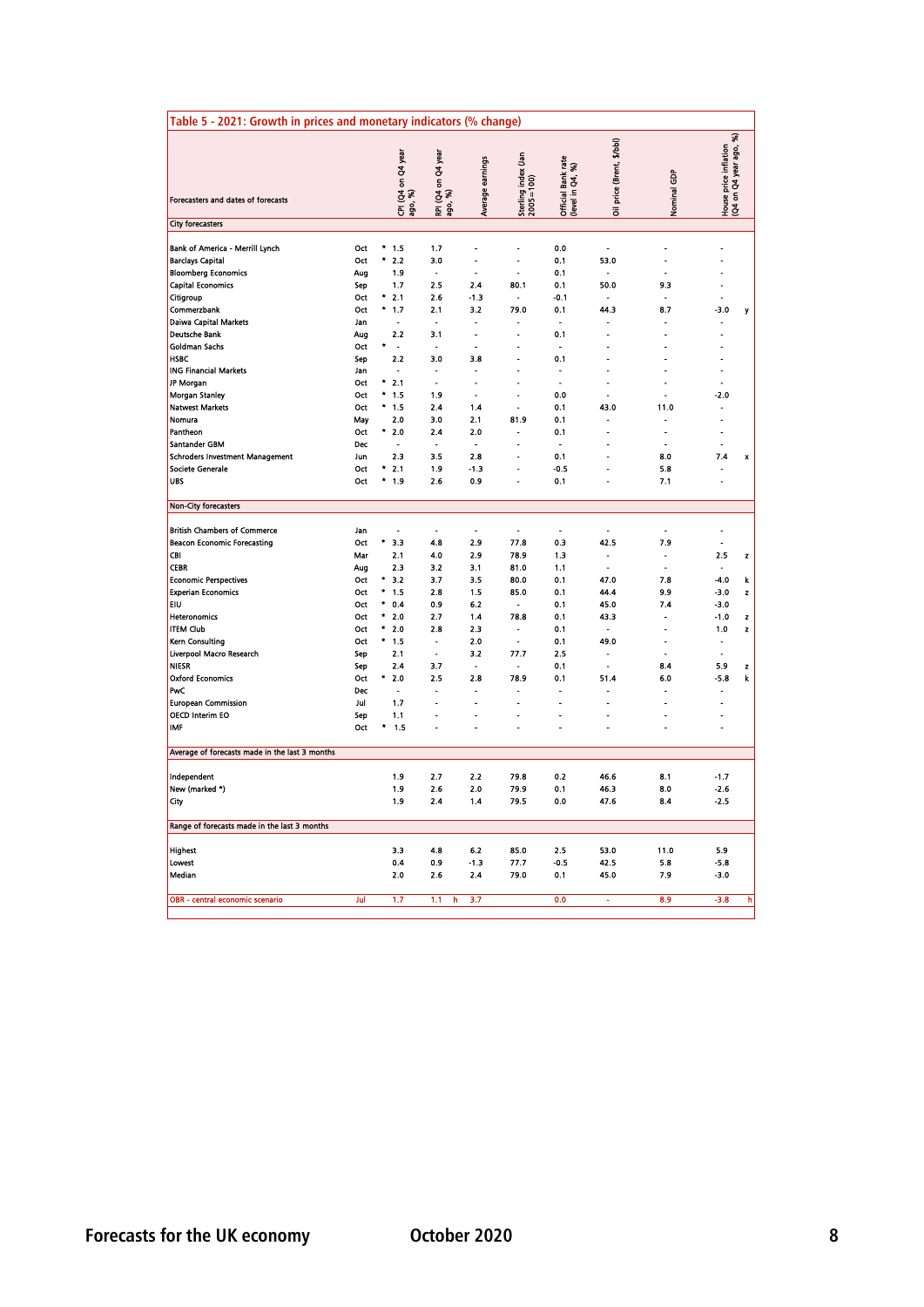| Table 6 - 2021: Growth in other selected variables (% change)                                                                     |                                  |                        |                                            |                                                                |                                  |                                                |                                                         |                                             |                                                       |                                                    |                                                           |                                  |
|-----------------------------------------------------------------------------------------------------------------------------------|----------------------------------|------------------------|--------------------------------------------|----------------------------------------------------------------|----------------------------------|------------------------------------------------|---------------------------------------------------------|---------------------------------------------|-------------------------------------------------------|----------------------------------------------------|-----------------------------------------------------------|----------------------------------|
| Forecasters and dates of forecasts                                                                                                |                                  |                        | disposable income<br><b>Real household</b> | Employment growth                                              | rate<br>LFS Unemployment<br>(Q4) | Claimant<br>  unemployment (Q4,<br>  millions) | Manufacturing output                                    | World trade in goods<br>and services        | Current account (£bn)                                 | purchases<br>Size of APF <sub>F</sub><br>(Q4, £bn) | Productivity (output per<br>hour)                         | PSNB<br>(£bn 2021-22)            |
| <b>City forecasters</b>                                                                                                           |                                  |                        |                                            |                                                                |                                  |                                                |                                                         |                                             |                                                       |                                                    |                                                           |                                  |
| Bank of America - Merrill Lynch<br><b>Barclays Capital</b><br><b>Bloomberg Economics</b><br><b>Capital Economics</b><br>Citigroup | Oct<br>Oct<br>Aug<br>Sep<br>Oct  |                        | ÷,<br>L,<br>0.4<br>J.                      | $\blacksquare$<br>$-1.4$<br>$\overline{a}$<br>$-0.9$<br>$-2.5$ | 7.6<br>6.2<br>6.4<br>6.2<br>8.6  | Ĭ.<br>L.<br>J.<br>$\overline{a}$               | Ĭ.<br>÷,<br>$\overline{a}$<br>L.<br>12.0                | ÷,<br>Ĭ.<br>5.0<br>$\overline{\phantom{a}}$ | ÷<br>$-82.8$<br>$\overline{a}$<br>$-90.3$<br>$-104.2$ | $\blacksquare$<br>845<br>995<br>840                | ÷,<br>ä,<br>$\overline{a}$<br>9.9<br>$\overline{a}$       | $\blacksquare$<br>168.0<br>221.7 |
| Commerzbank<br><b>Daiwa Capital Markets</b><br><b>Deutsche Bank</b><br><b>Goldman Sachs</b><br><b>HSBC</b>                        | Oct<br>Jan<br>Aug<br>Oct.<br>Sep |                        | 2.0                                        | $-5.4$<br>$\overline{a}$                                       | 8.0<br>7.4<br>7.8                | 2.7<br>L,                                      | 9.0<br>٠<br>L,<br>L.<br>0.2                             | 3.3                                         | $-76.9$                                               |                                                    | 3.2<br>$\overline{a}$                                     | 173.0<br>165.8                   |
| <b>ING Financial Markets</b><br>JP Morgan<br><b>Morgan Stanley</b><br><b>Natwest Markets</b><br>Nomura                            | Jan<br>Oct<br>Oct<br>Oct<br>May  |                        | L.<br>÷,<br>0.6                            | L,<br>÷.<br>$-1.6$<br>$-2.4$                                   | 6.5<br>6.7<br>6.8<br>6.5         |                                                | ٠<br>÷,<br>$\overline{\phantom{a}}$<br>6.2              |                                             | L.<br>Ĭ.<br>$-52.0$                                   | ä<br>Ĭ.<br>400<br>ag<br>945<br>745                 | Ĭ.<br>$\overline{a}$<br>Ĭ.                                | Ĭ.<br>223.3<br>165.0             |
| Pantheon<br>Santander GBM<br><b>Schroders Investment Management</b><br>Societe Generale<br>UBS                                    | Oct<br>Dec<br>Jun<br>Oct<br>Oct  |                        | ä,<br>5.4<br>$-5.4$                        | -0.9<br>Ĭ.<br>1.8<br>$-5.4$<br>$\overline{a}$                  | 6.0<br>6.5<br>9.6<br>5.0         | ä,<br>Ĭ.<br>2.1<br>J.<br>Ĭ.                    | ä,<br>$\overline{a}$<br>÷.<br>4.0                       |                                             | Ĭ.<br>$-143.0$<br>$-115.4$<br>L                       | 845<br>745<br>1045<br>845                          | ä,<br>$\blacksquare$<br>$\overline{a}$<br>4.0<br>Ĭ.       | 150.0<br>120.8<br>253.9<br>160.0 |
| <b>Non-City forecasters</b>                                                                                                       |                                  |                        |                                            |                                                                |                                  |                                                |                                                         |                                             |                                                       |                                                    |                                                           |                                  |
| <b>British Chambers of Commerce</b><br><b>Beacon Economic Forecasting</b>                                                         | Jan<br>Oct                       | $\bullet$              | Ĭ.<br>3.3                                  | $\ddot{\phantom{0}}$<br>$-2.8$                                 | ÷.<br>6.7                        | $\sim$<br>2.7                                  | $\sim$<br>5.7                                           | 6.4                                         | L.<br>$-58.1$                                         | ä,<br>745                                          | ä,<br>6.6                                                 | 268.8                            |
| <b>CBI</b><br><b>CEBR</b><br><b>Economic Perspectives</b><br><b>Experian Economics</b>                                            | Mar<br>Aug<br>Oct<br>Oct         |                        | 1.4<br>0.7<br>$-2.0$<br>0.6                | 0.8<br>0.3<br>$-2.0$<br>$-1.6$                                 | 4.1<br>5.2<br>9.0<br>7.0         | ٠<br>2.1<br>2.8<br>2.9                         | $\tilde{\phantom{a}}$<br>5.4<br>5.0<br>9.8              | L.<br>5.0                                   | $-64.7$<br>L.<br>$-40.0$<br>$-94.6$                   | ä,<br>745                                          | ٠<br>6.0<br>4.5<br>Ĭ.                                     | 55.7<br>ä,<br>230.0<br>175.0     |
| lευ<br>Heteronomics<br><b>ITEM Club</b><br>Kern Consulting                                                                        | Oct<br>Oct<br>Oct<br>Oct         | $\bullet$<br>$\bullet$ | 4.2<br>Ĭ.<br>0.9                           | $-1.6$<br>$-1.4$<br>$-3.1$                                     | 5.7<br>6.7<br>7.1                | $\blacksquare$<br>÷,<br>÷,<br>Ĭ.               | 2.1<br>$\overline{\phantom{a}}$<br>7.7<br>5.7           | 9.2<br>Ĭ.                                   | $-98.9$<br>$-84.1$<br>$-99.0$<br>$-80.0$              | ä,<br>870<br>845                                   | $\blacksquare$<br>3.9<br>$\overline{a}$<br>$\overline{a}$ | 230.4<br>170.0<br>180.0          |
| Liverpool Macro Research<br><b>NIESR</b><br><b>Oxford Economics</b><br><b>PwC</b>                                                 | Sep<br>Sep<br>Oct<br>Dec         | ٠                      | 4.7<br>0.5                                 | $\overline{a}$<br>$-0.5$<br>$-1.7$<br>Ĭ.                       | 6.4<br>5.6                       | 1.4<br>$\tilde{\phantom{a}}$<br>2.3            | $\overline{\phantom{a}}$<br>$\blacksquare$<br>3.1<br>÷, | 14.1<br>7.7                                 | $-54.1$<br>$-85.4$<br>$-73.6$                         | $\overline{a}$<br>L<br>745                         | $\overline{a}$<br>$-3.6$<br>$-1.5$                        | 101.9<br>131.5<br>130.2          |
| <b>European Commission</b><br>OECD Interim EO<br>IMF                                                                              | Jul<br>Sep<br>Oct                |                        |                                            | $\overline{a}$                                                 | J.<br>7.8<br>7.4                 | L<br>h                                         | Ĭ.                                                      |                                             |                                                       | L.                                                 | L,                                                        | L,<br>200.4                      |
| Average of forecasts made in the last 3 months                                                                                    |                                  |                        |                                            |                                                                |                                  |                                                |                                                         |                                             |                                                       |                                                    |                                                           |                                  |
| Independent<br>New (marked *)<br>City                                                                                             |                                  |                        | 0.9<br>0.5<br>$-0.6$                       | $-2.1$<br>$-2.4$<br>$-2.6$                                     | 6.9<br>7.0<br>7.1                | 2.4<br>2.7<br>2.7                              | 5.8<br>6.4<br>6.3                                       | 7.2<br>6.3<br>4.2                           | $-80.6$<br>$-81.5$<br>$-86.9$                         | 859<br>847<br>909                                  | 3.7<br>3.5<br>5.7                                         | 184.2<br>195.4<br>190.1          |
| Range of forecasts made in the last 3 months                                                                                      |                                  |                        |                                            |                                                                |                                  |                                                |                                                         |                                             |                                                       |                                                    |                                                           |                                  |
| <b>Highest</b><br>Lowest<br>Median                                                                                                |                                  |                        | 4.7<br>$-5.4$<br>0.7                       | 0.3<br>$-5.4$<br>$-1.6$                                        | 9.6<br>5.0<br>6.7                | 2.9<br>1.4<br>2.7                              | 12.0<br>0.2<br>5.7                                      | 14.1<br>3.3<br>6.4                          | $-40.0$<br>$-115.4$<br>$-83.4$                        | 1045<br>745<br>845                                 | 9.9<br>$-3.6$<br>4.0                                      | 268.8<br>101.9<br>173.0          |
| OBR - central economic scenario                                                                                                   | Jul                              |                        | ä,                                         | ä,                                                             | 8.8                              |                                                | ä,                                                      | ä,                                          | ä,                                                    | ä,                                                 | $-2.1$                                                    | 153.7                            |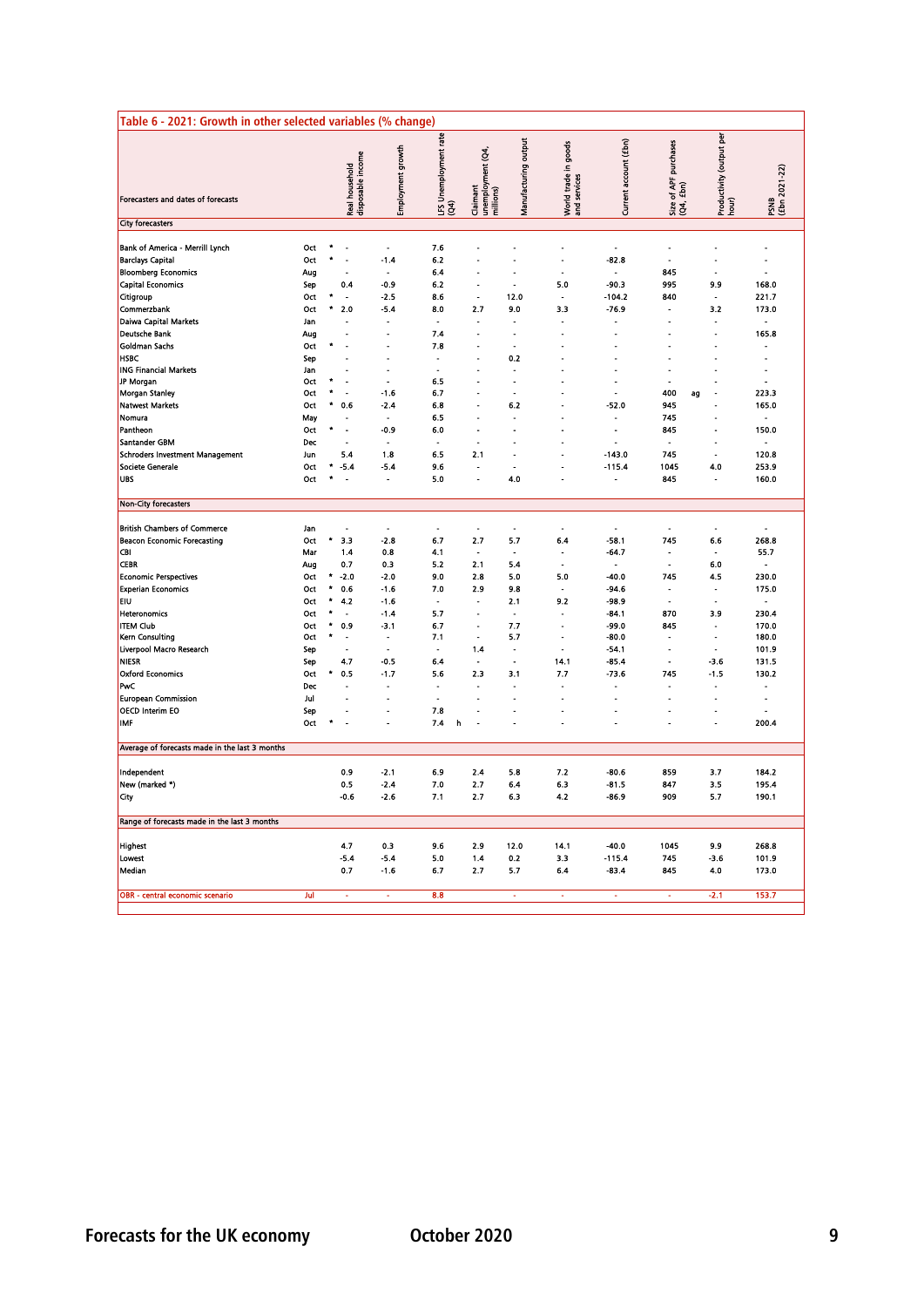

**Average of independent forecasts for 2020; GDP growth, CPI and**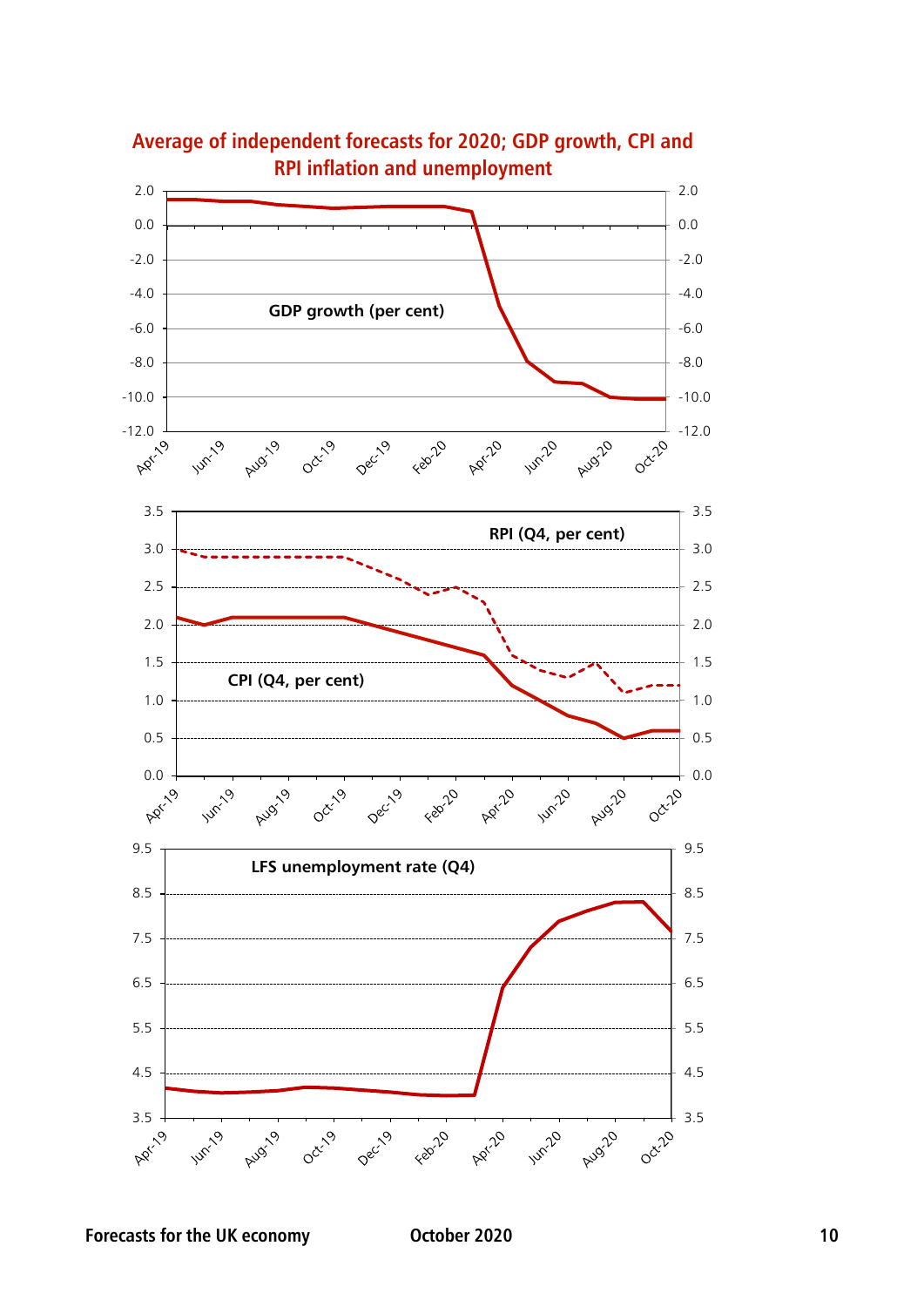

**Average of independent forecasts for 2020; Current account and PSNB (2020-21)**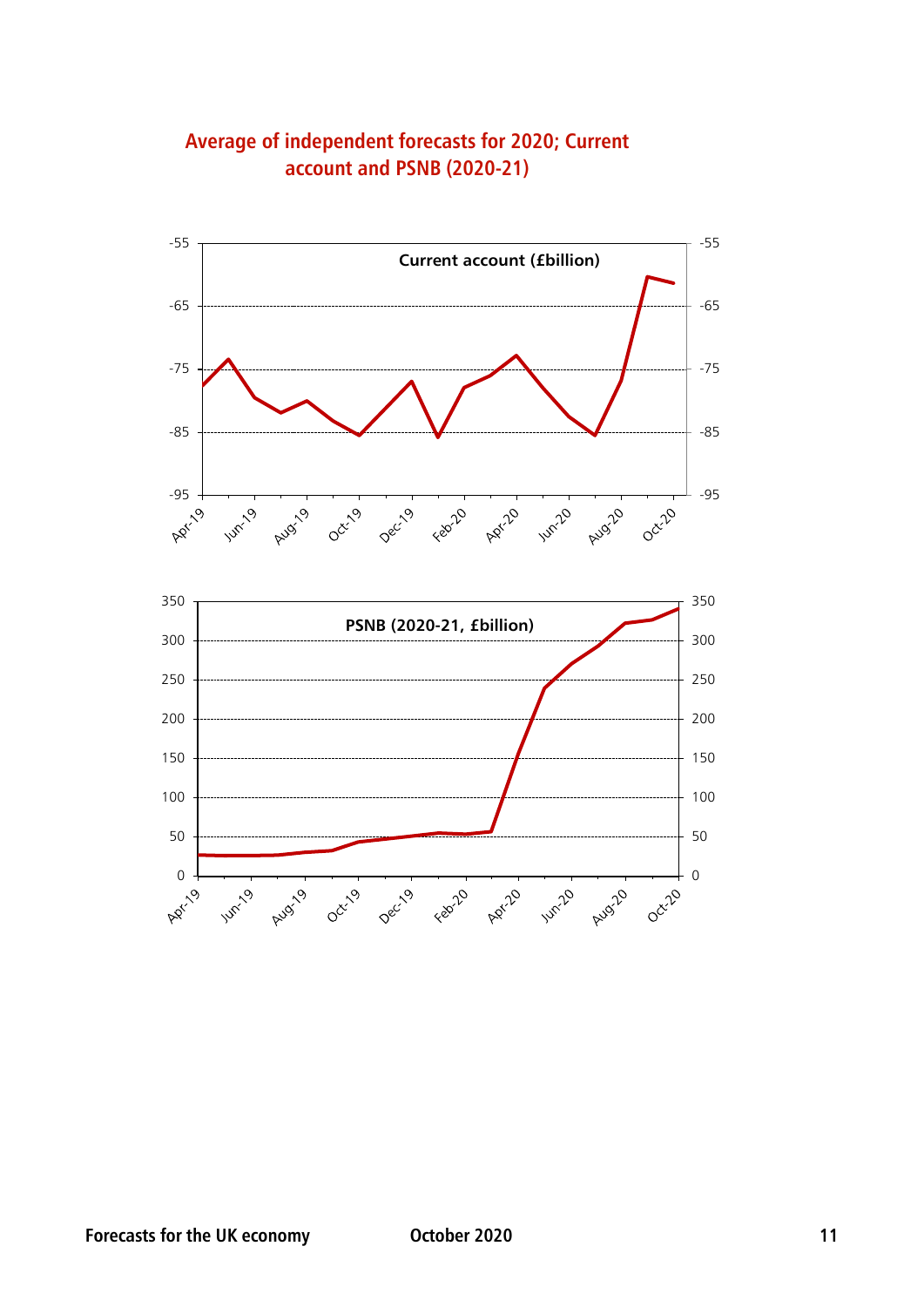

### **Average of independent forecasts for 2021; GDP growth, CPI and RPI inflation and unemployment**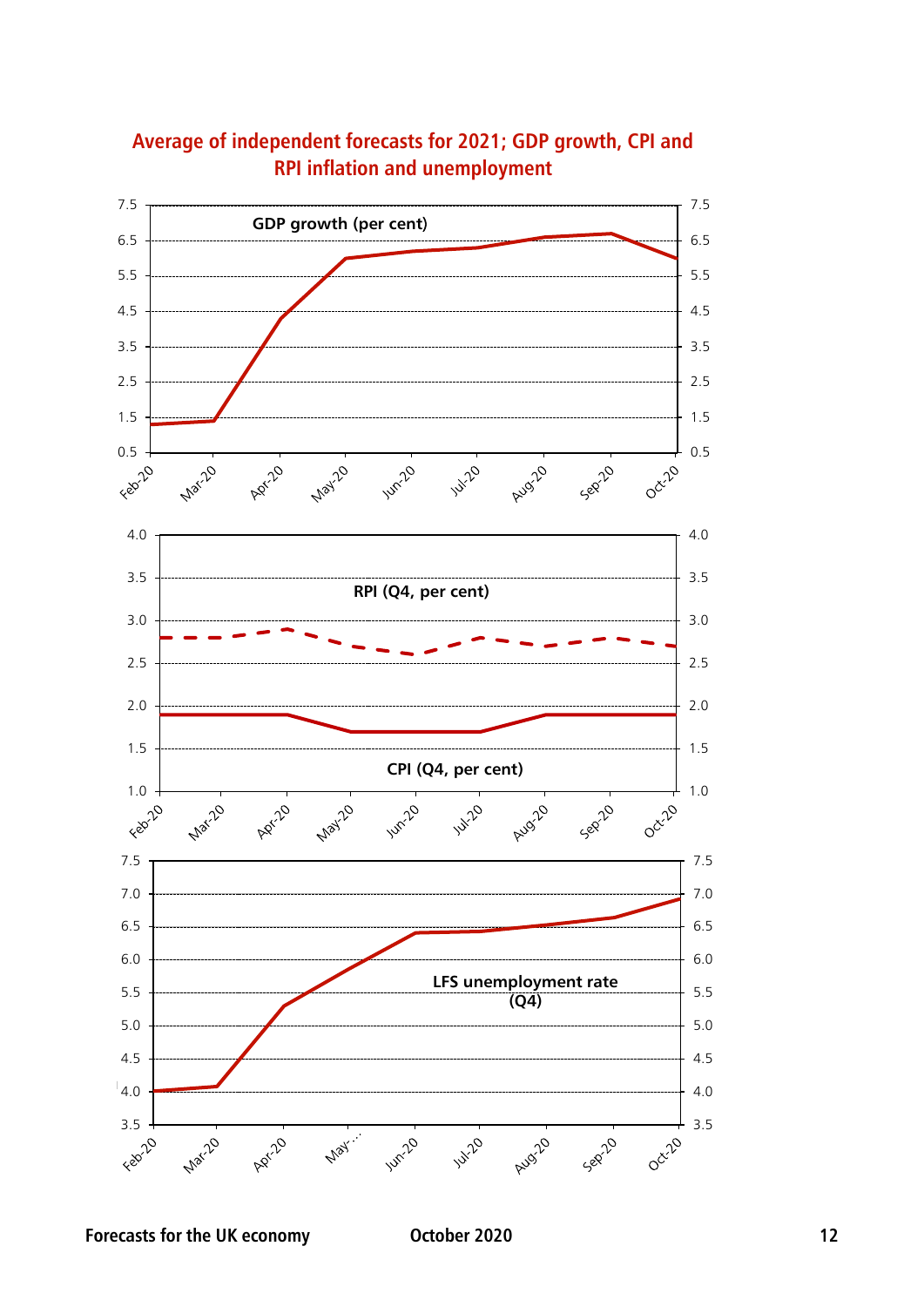

**Average of independent forecasts for 2021; Current account and PSNB (2021-22)**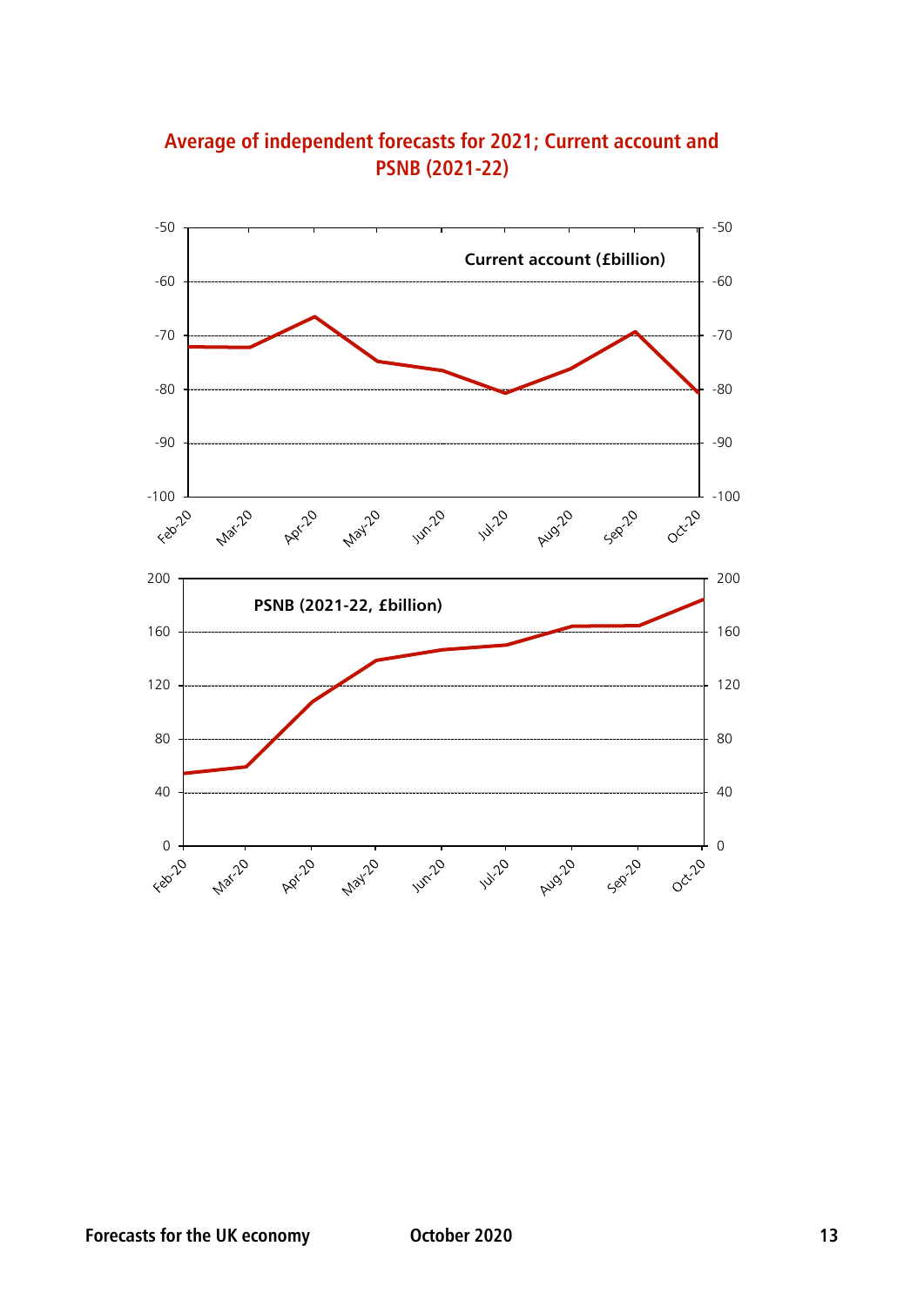

## **Dispersion around the independent consensus for 2020; GDP growth, CPI and RPI inflation made in the last 3 months**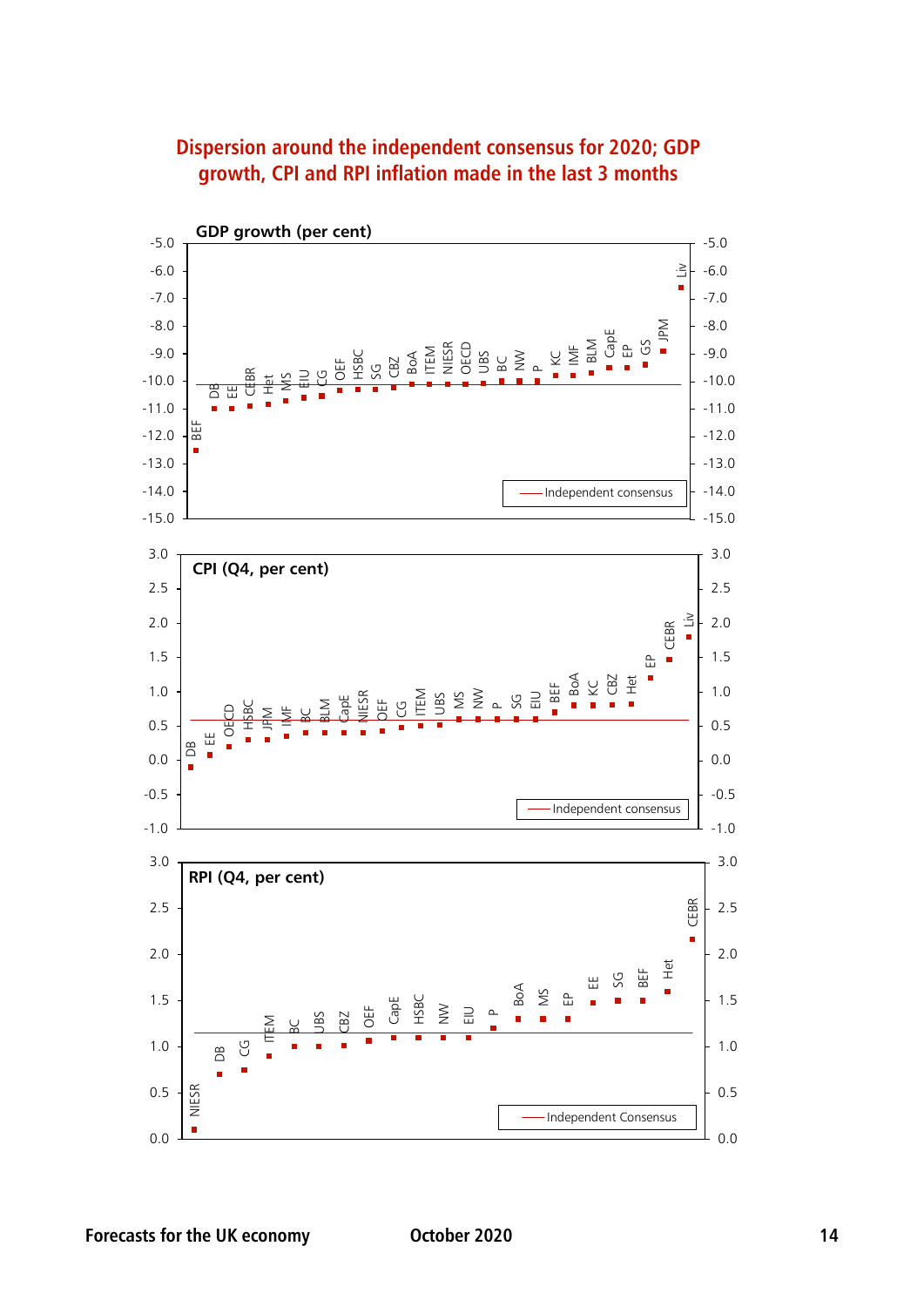

## **Dispersion around the independent consensus for 2020; LFS unemployment, current account and PSNB (2020-21) made in last 3 months**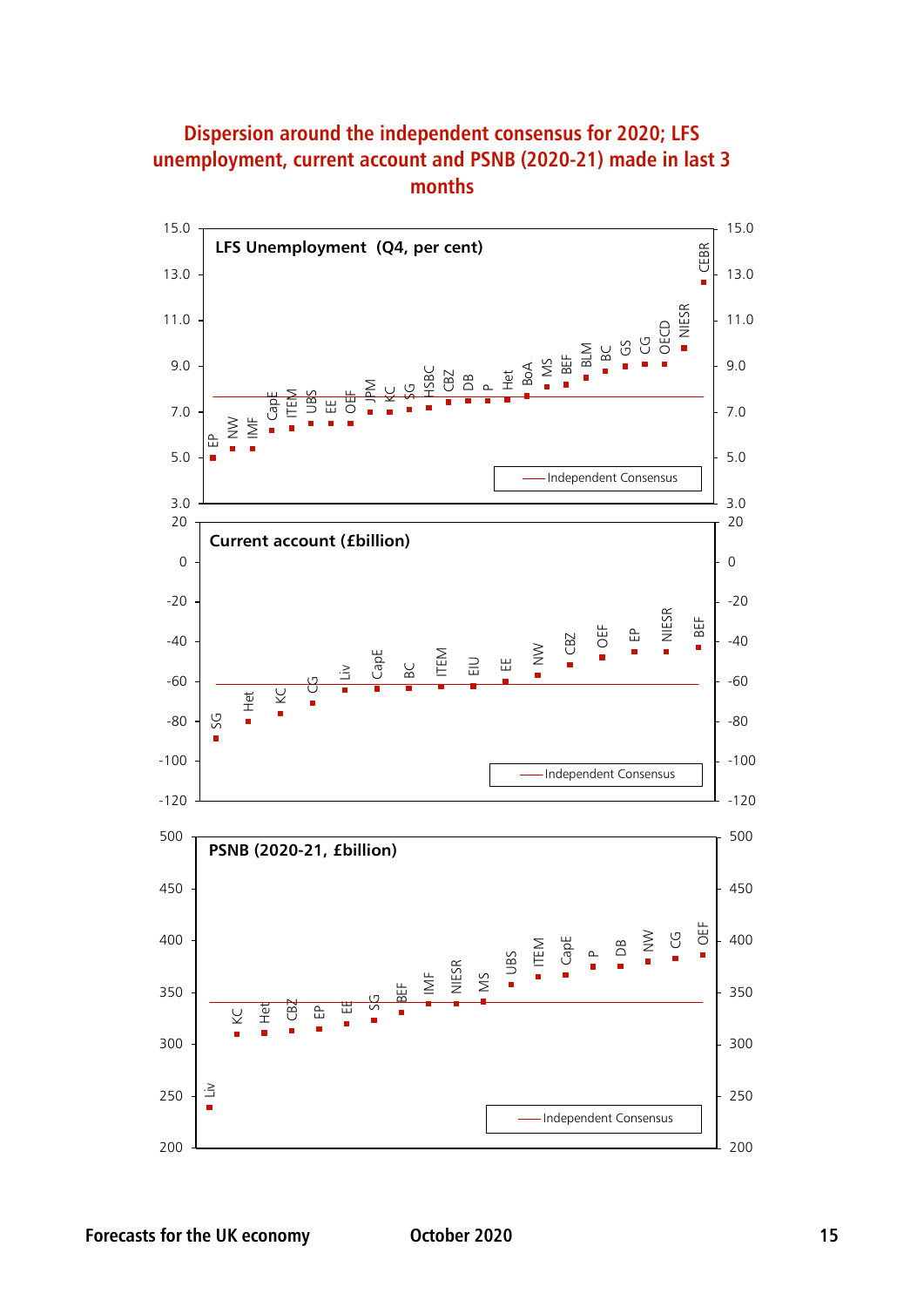

#### **Dispersion around the independent consensus for 2021; GDP growth, CPI and RPI inflation made in the last 3 months**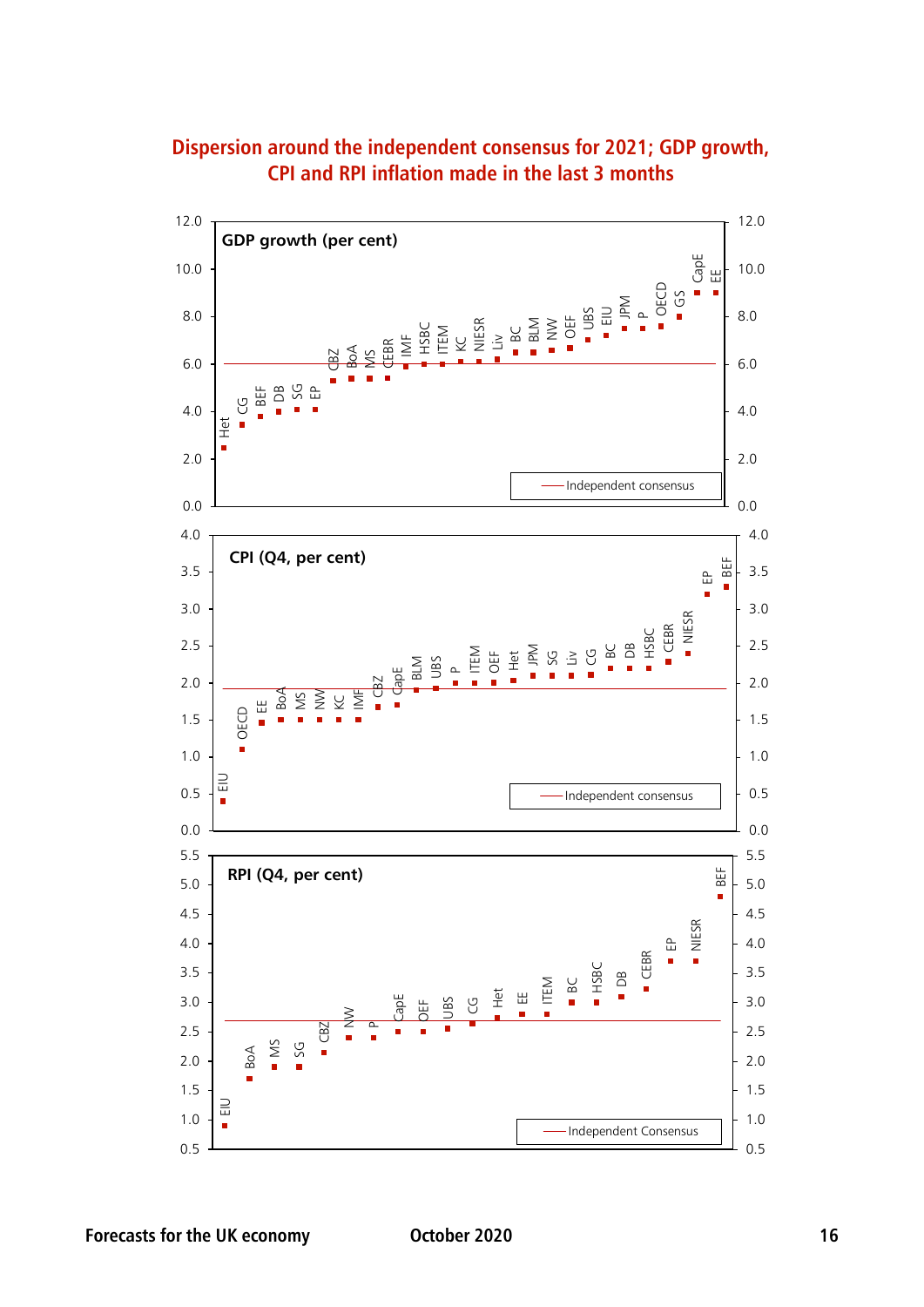

#### **Dispersion around the independent consensus for 2021; LFS unemployment, current account and PSNB (2021-22) made in last 3 months**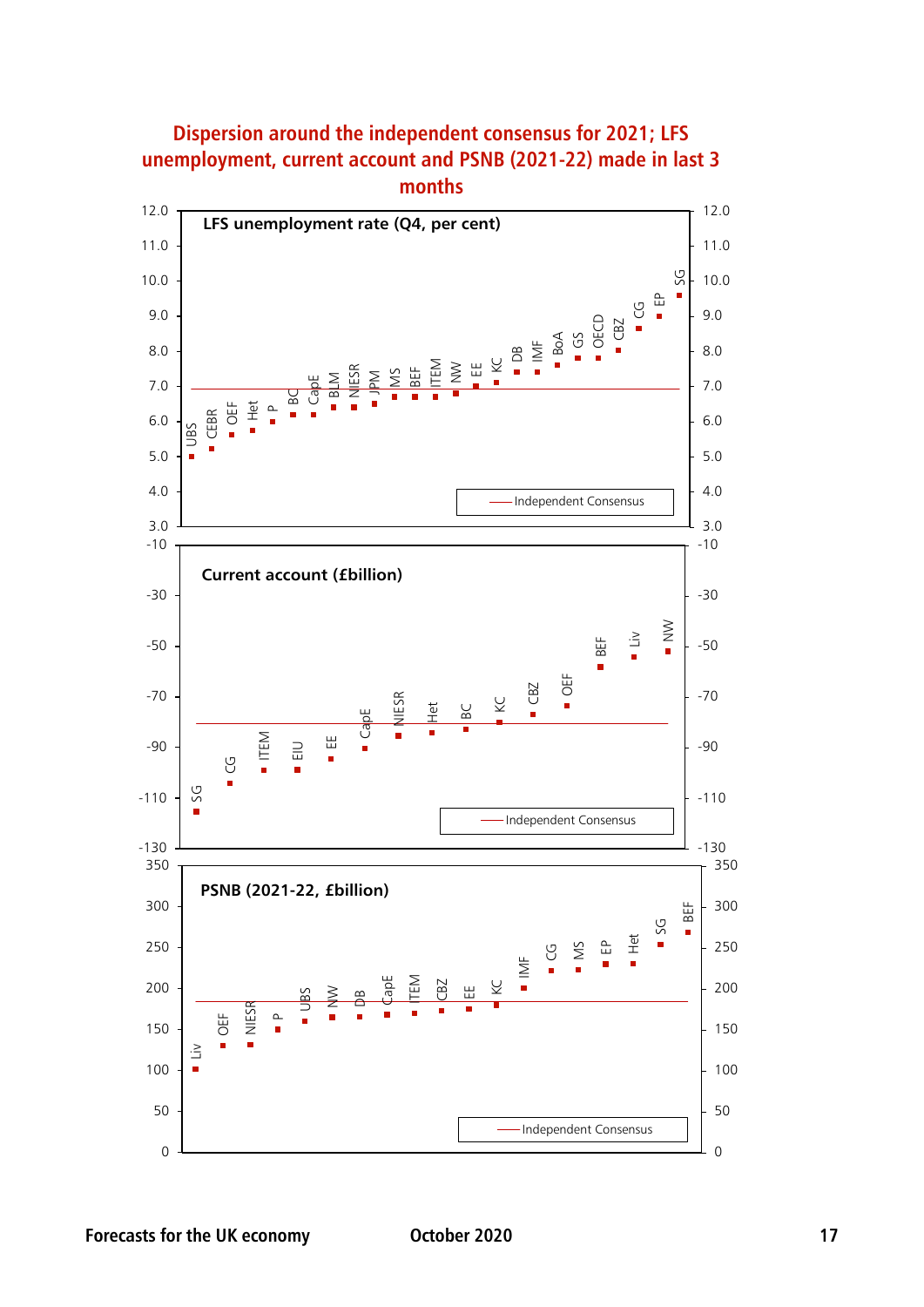#### **Annex 1: Forecasting institutions**

| BoA             | Bank of America - Merrill Lynch                       |
|-----------------|-------------------------------------------------------|
| ВC              | Barclays Capital                                      |
| <b>BCC</b>      | British Chambers of Commerce                          |
| <b>BFF</b>      | Beacon Economic Forecasting                           |
| <b>BIM</b>      | <b>Bloomberg Economics</b>                            |
| CapE            | Capital Economics                                     |
| CG              | Citigroup                                             |
| <b>CBI</b>      | Confederation of British Industry                     |
| <b>CFBR</b>     | Centre for Economics and Business Research            |
| C <sub>B7</sub> | Commerzbank                                           |
| CS              | Credit Suisse                                         |
| <b>DCM</b>      | Daiwa Capital Markets                                 |
| DB              | Deutsche Bank                                         |
| FF.             | <b>Experian Economics</b>                             |
| FC.             | European Commission                                   |
| FIU             | Economist Intelligence Unit                           |
| FP              | Economic Perspectives                                 |
| FC              | Fathom Consulting                                     |
| <b>IHS</b>      | <b>IHS Markit Fconomics</b>                           |
| GS.             | Goldman Sachs                                         |
| Het             | Heteronomics                                          |
| <b>HSBC</b>     | <b>HSBC Global Research</b>                           |
| <b>ING</b>      | <b>ING Financial Markets</b>                          |
| IMF             | International Monetary Fund                           |
| <b>ITFM</b>     | FY ITFM Club                                          |
| <b>JPM</b>      | JP Morgan Chase                                       |
| KC.             | Kern Consulting                                       |
| l iv            | Liverpool Macro Research                              |
| <b>MS</b>       | Morgan Stanley                                        |
| N               | Nomura                                                |
| <b>NIFSR</b>    | National Institute of Economic and Social Research    |
| OECD            | Organisation for Economic Cooperation and Development |
| OFF             | Oxford Economic Forecasting                           |
| P               | Pantheon                                              |
| <b>NW</b>       | NatWest Markets                                       |
| Sa              | Santander GBM                                         |
| Š.              | Schroders Investment Management                       |
| SC              | Scotiabank                                            |
| SG              | Societe Generale                                      |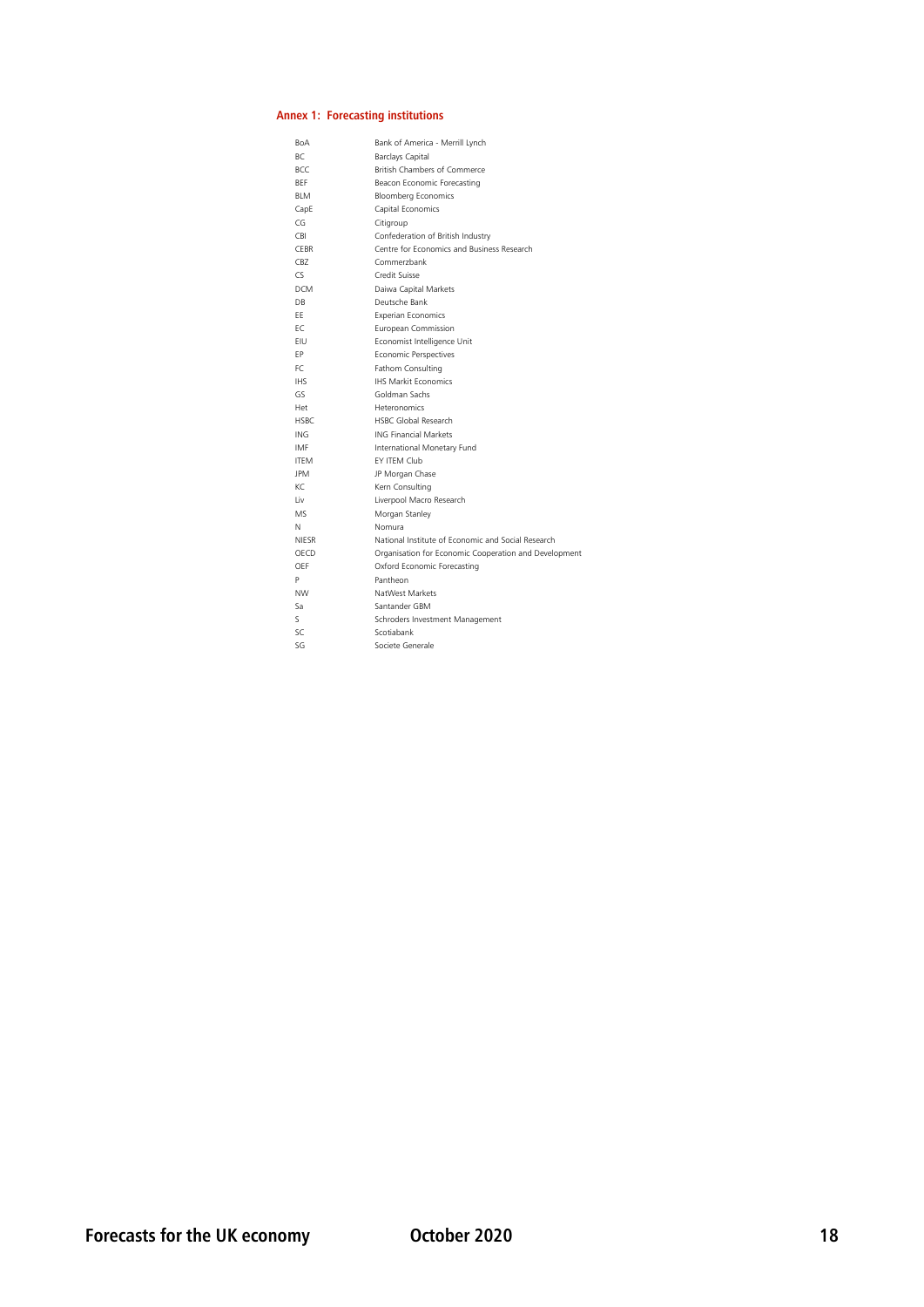#### **Annex 2: Data definitions**

| GDP                               | National accounts, Table C2, Code ABMI                                                                              |
|-----------------------------------|---------------------------------------------------------------------------------------------------------------------|
| Private consumption               | Households + NPISH, National accounts, Table C2,<br>Code ABIR+HAYO                                                  |
| General government consumption    | National accounts, Table C2, Code NMRY                                                                              |
| Gross fixed investment            | National accounts, Table C2, Code NPQT                                                                              |
| Change in inventories             | National accounts, Table C2, Code CAFU                                                                              |
| Domestic demand                   | National accounts, Table C2, Code YBIM                                                                              |
| Exports (goods and services)      | National accounts, Table C2, Code IKBK                                                                              |
| Imports (goods and services)      | National accounts, Table C2, Code IKBL                                                                              |
| Output Gap                        | The gap between actual output and trend (or potential) output,<br>expressed as a percentage of trend (or potential) |
| CPI (Q4)                          | Consumer Price Indices release, Table 2, Code D7G7                                                                  |
| <b>RPI</b> (Q4)                   | Consumer Price Indices release, Table 2, Code CZBH                                                                  |
| (Total Pay)                       | Whole Economy Average Weekly Earnings Labour market statistics, Table 15, Code KAB9                                 |
| Sterling index (Q4, Jan 2005=100) | Bank of England Monetary and Financial statistics division<br>Code BK67                                             |
| Official Bank Rate (Q4)           | (Previously Bank of England repo rate (Q4)), Code BEDR                                                              |
| Oil price (\$ per barrel)         | Brent crude, annual average                                                                                         |
| Nominal GDP growth                | National accounts, Code IHYM                                                                                        |
| Productivity                      | Measured as output per hour worked                                                                                  |
| House price inflation             | Q4 on Q4 annual percentage change in house prices                                                                   |
| RHDI                              | National accounts, Table J2, Code NRJR                                                                              |

Manufacturing Output National accounts, Table B1, Code L2KX

## LFS unemployment rate (Q4, per cent) Labour market statistics, Table 1, Code MGSX Employment growth Labour market statistics, Table JOBS01, Code DYDC Claimant unemployment (Q4, mn) Labour market statistics, Table CLA01, Code BCJD World trade in goods and services Annual growth of world trade in goods and services Current account (£bn) Balance of payments release, Table A, Code HBOP

Size of APF purchases (£bn) [http://www.ba](http://www.bankofengland.co.uk/markets/apf/index.htm)nkofengland.co.uk/markets/apf/index.htm Public Sector Net Borrowing Public sector finances, Table PSA 1, Code J5II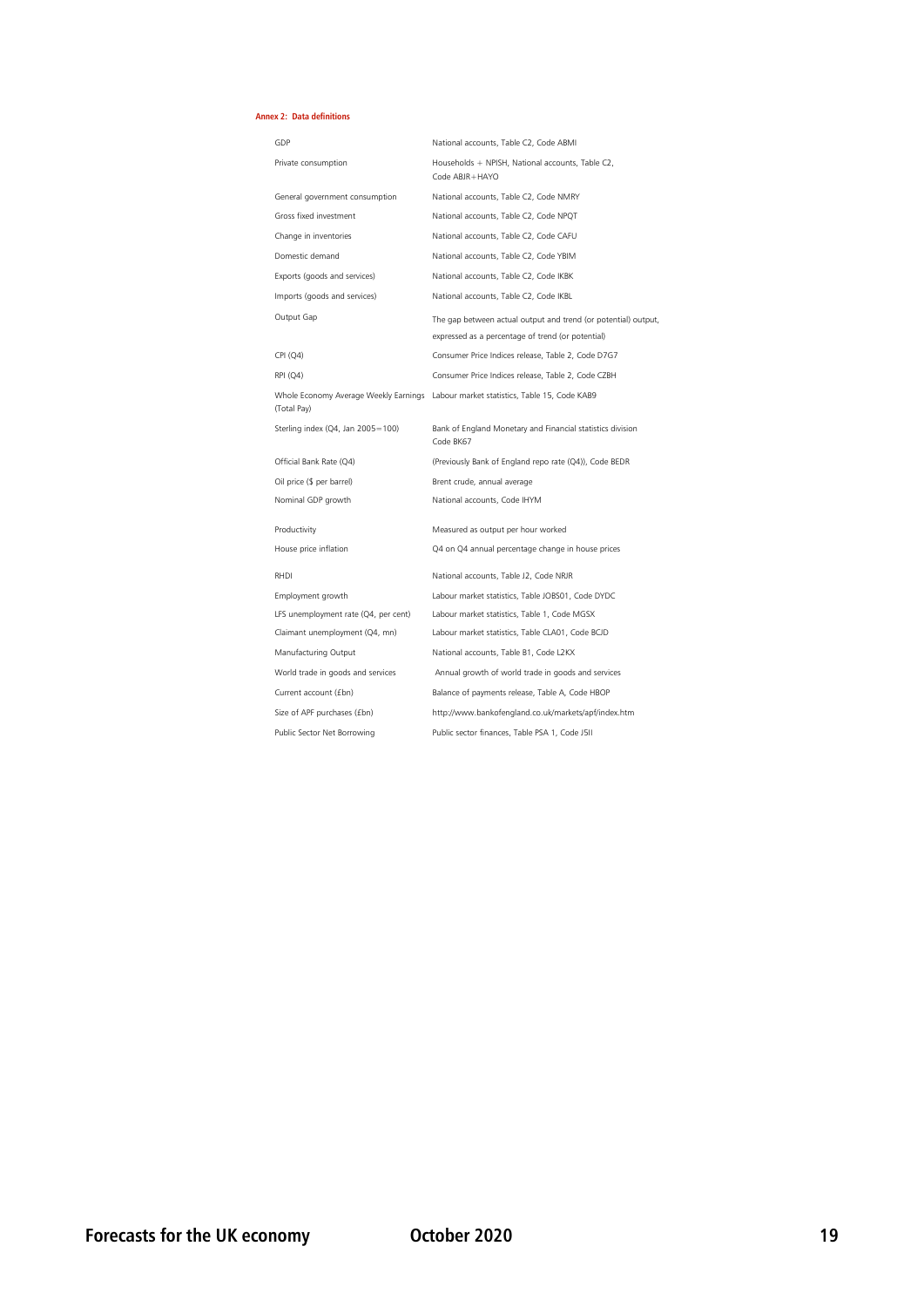#### **Annex 3: Notation used in tables**

- a: as a percentage of GDP
- b: non-durable consumption
- c: consumer expenditure less expenditure on durables and housing
- d: private sector investment, stockbuilding and durable consumption
- e: investment and stockbuilding combined
- f: contribution to GDP growth percentage points
- g: end period
- h: calendar year
- i: financial year
- j: compensation of employees/head
- k: different definitions; refer to forecasters for details
- l: 3 month interbank rate
- m: general government current and capital expenditure plus stockbuilding
- n: average of spot price of Brent crude and Dubai light crude
- o: world trade in manufacturing
- p: ILO unemployment millions
- q: Quarter on quarter a year ago
- r: PSNCR (Formerly PSBR)
- s: PSNB including the effect of financial interventions
- t: world GDP
- u: OPEC average
- v: final domestic demand
- w: percentage change
- x: based on Halifax house price index
- y: based on Nationwide house price index
- z: based on UK house price index
- aa: claimant unemployment rate
- ab: treaty deficit
- ac: Excluding Royal Mail Pension Fund & APF transfers
- ad: M4 growth
- ae of the Bank of England. Includes impact of Royal Mail's pension fund PSNB excludes the impact of financial sector interventions, but includes flows from APF
- af Excludes corporate bonds
- ag newly announced envelope/purchases